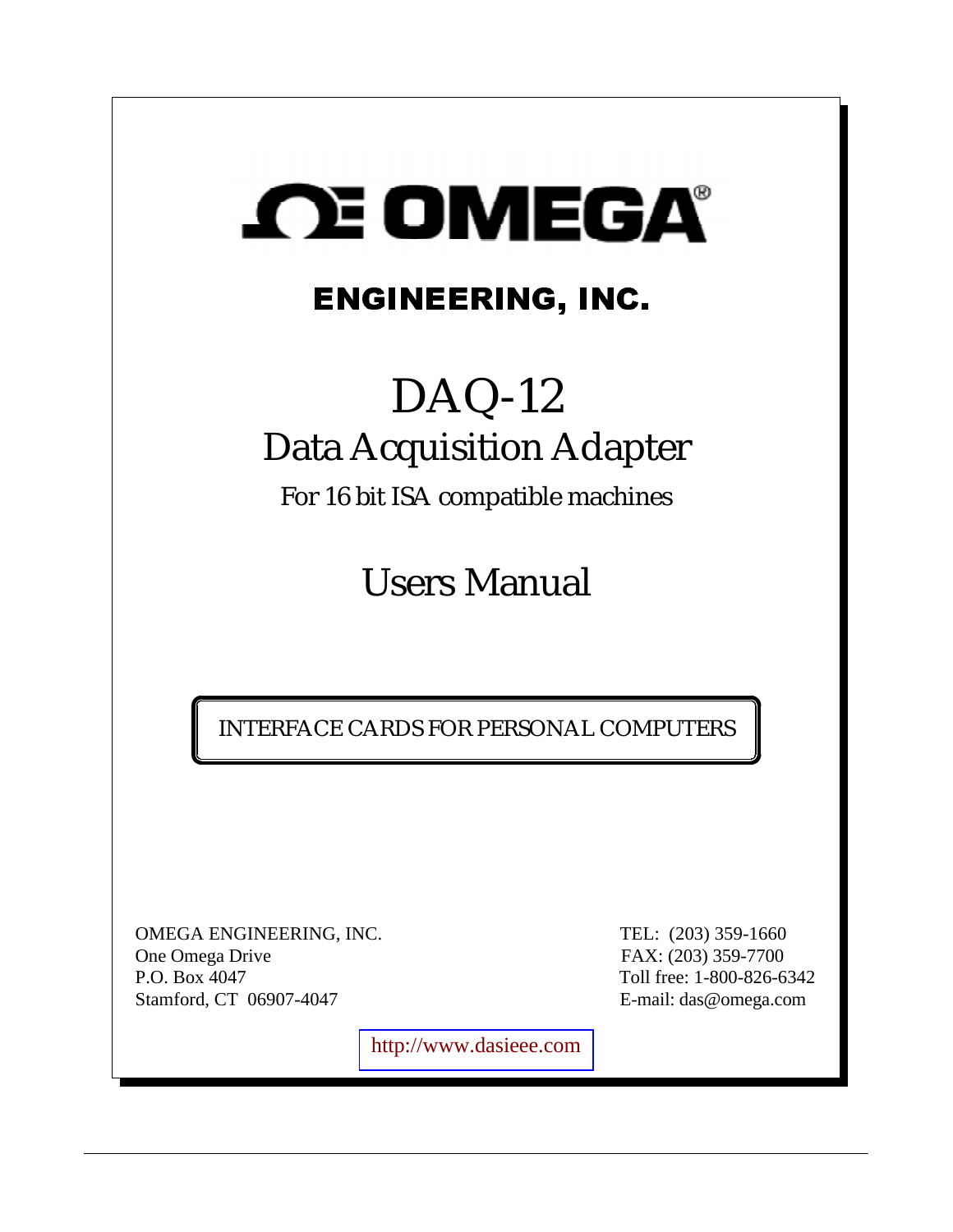# **WARRANTY/DISCLAIMER**

OMEGA ENGINEERING, INC., warrants this unit to be free of defects in materials and workmanship for a period of **13 months** from the date of purchase. OMEGA warranty adds an additional one (1) month grace period to the normal **one (1) year product warranty** to cover shipping and handling time. This ensures that OMEGA's customers receive maximum coverage on each product. If the unit should malfunction, it must be returned to the factory for evaluation. OMEGA's Customer Service Department will issue an Authorized Return (AR) number immediately upon phone or written request. Upon examination by OMEGA, if the unit is found to be defective it will be repaired or replaced at no charge. OMEGA's warranty does not apply to defects resulting from any action of the purchaser, including but not limited to mishandling, improper interfacing, operation outside design limits, improper repair or unauthorized modification. This WARRANTY is VOID if the unit shows evidence of having been tampered with or shows evidence of being damaged as a result of excessive corrosion; or current, heat, moisture or vibration; improper specification; misapplication; misuse or other operating conditions outside of OMEGA's control. Components which wear are not warranted, including but not limited to contact points, fuses and triacs.

**OMEGA is pleased to offer suggestions on the use of its various products. However, OMEGA neither assumes responsibility for any omissions or errors nor assumes liability for any damages that result from the use of its products in accordance with information provided from OMEGA, either verbal or written. OMEGA warrants only that the parts manufactured by it will be as specified and free of defects. OMEGA MAKES NO OTHER WARRANTIES OR REPRESENTATIONS OF ANY KIND WHATSOEVER, EXPRESSED OR IMPLIED, EXCEPT THAT OF TITLE, AND ALL IMPLIED WARRANTIES INCLUDING ANY WARRANTY OF MERCHANTABILITY AND FITNESS FOR A PARTICULAR PURPOSE ARE HEREBY DISCLAIMED. LIMITATION OF LIABILITY: The remedies of purchaser set forth herein are exclusive and the total liability of OMEGA with respect to this order, whether based on contract, warranty, negligence, indemnification, strict liability or otherwise, shall not exceed the purchase price of the component upon which liability is based. In no event shall OMEGA be liable for consequential, incidental or special damages.**

CONDITIONS: Equipment sold by OMEGA is not intended to be used**,** nor shall it be used: (1) as a "Basic Component" under 10 CFR 21 (NRC), used in or with any nuclear installation or activity, medical application or used on humans. Should any Product(s) be used in or with any nuclear installation or activity, medical application, used on humans or misused in any way, OMEGA assumes no responsibility as set forth in our basic WARRANTY/DISCLAIMER language, and additionally, purchaser will indemnify OMEGA and hold OMEGA harmless from any liability or damage whatsoever arising out of the use of the Product(s) in such a manner.

# **RETURN REQUESTS/INQUIRIES**

Direct all warranty and repair requests/inquiries to the OMEGA Customer Service Department. BEFORE RETURNING ANY PRODUCT(S) TO OMEGA, PURCHASER MUST OBTAIN AN AUTHORIZED RETURN (AR) NUMBER FROM OMEGA'S CUSTOMER SERVICE DEPARTMENT (IN ORDER TO AVOID PROCESSING DELAYS). THE ASSIGNED NUMBER SHOULD THEN BE MARKED ON THE OUTSIDE OF THE RETURN PACKAGE AND ON ANY CORRESPONDENCE. THE PURCHASER IS RESPONSIBLE FOR SHIPPING CHARGES, FREIGHT, INSURANCE AND PROPER PACKAGING TO PREVENT BREAKAGE IN TRANSIT.

FOR **WARRANTY** RETURNS, please have the following information available BEFORE contacting OMEGA:

- (1) P.O. Number under which the product was purchased,
- (2) Model and serial number of the product under warranty, and
- (3) Repair instructions and/or specific problems relative to the product.

FOR **NON-WARRANTY** REPAIRS, consult OMEGA for current repair charges. Have the following information available BEFORE contacting OMEGA:

- (1) P.O. Number to cover the cost of the repair,
- (2) Model and serial number of the product, and
- (3) Repair instructions relative to the product.

OMEGA's policy is to make running changes, not model changes, whenever an improvement is possible. This affords our customers the latest in technology and engineering. OMEGA is a registered trademark of OMEGA ENGINEERING, INC. © Copyright 1999 OMEGA ENGINEERING, INC. All rights reserved. This document may not be copied, photocopied, reproduced, translated or reduced to any electronic medium or machine readable form, in whole or in part, without prior written consent of OMEGA ENGINEERING, INC.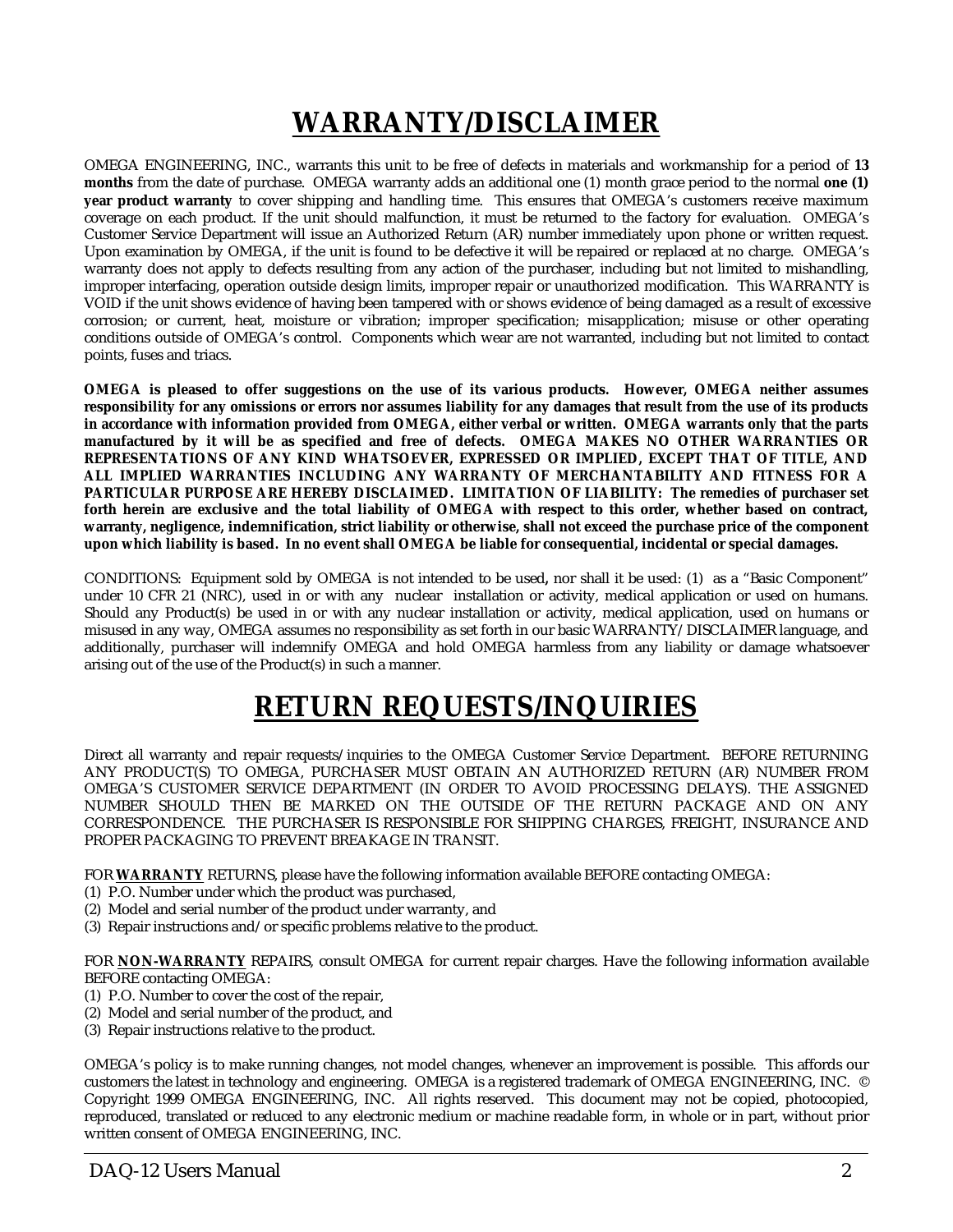# CE Declaration of Conformity

| <b>Manufacturer's Name:</b>                                 | Omega Engineering, Inc.                                                                              |
|-------------------------------------------------------------|------------------------------------------------------------------------------------------------------|
| <b>Manufacturer's Address:</b>                              | <b>One Omega Drive</b><br>Stamford, CT 06907-0047                                                    |
| <b>Application of Council Directive:</b>                    | 89/336/EEC                                                                                           |
| <b>Standards to which</b><br><b>Conformity is Declared:</b> | * EN50081-2<br>(EN55022, EN60555-2, EN60555-3)<br>* EN50082-1<br>(IEC 801-2, IEC 801-3, & IEC 801-4) |
| <b>Type of Equipment:</b>                                   | <b>Information Technology Equipment</b>                                                              |
| <b>Equipment Class:</b>                                     | Light Industrial Equipment                                                                           |
| <b>Product Name:</b>                                        | <b>ISA Data Acquisition Card</b>                                                                     |
| <b>Model Number:</b>                                        | $DAQ-12$                                                                                             |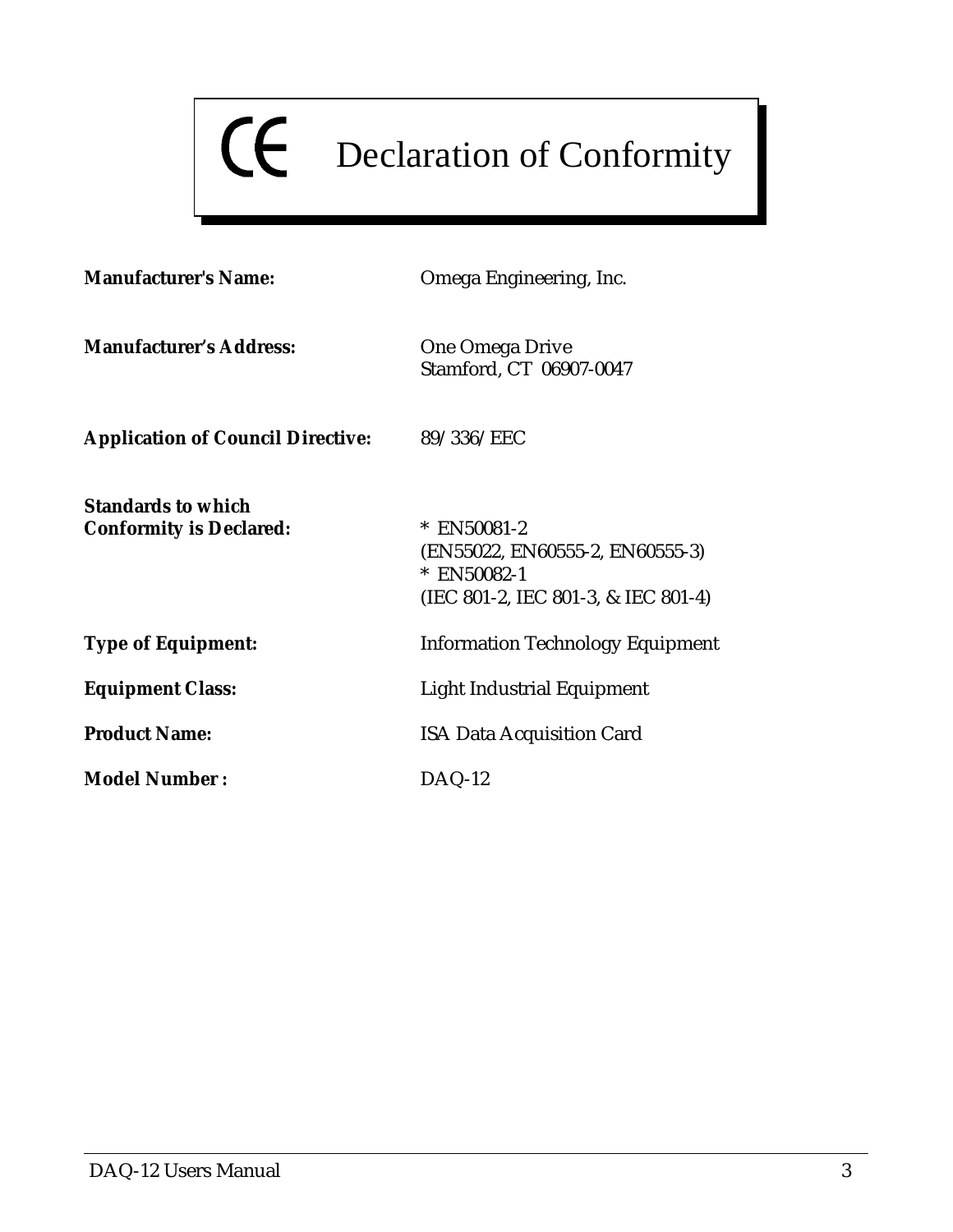## OMEGAnet<br>
© On-line Service: Internet e-mail:<br>
http://www.omega.com<br>
info@omega.com [http://www.omega.com](http://www.omega.com/)

### **Servicing North America:**

| USA:<br>ISO 9001 Certified | One Omega Drive, Box 4047<br>Stamford, CT 06907-0047         | E-mail: info@omega.com |
|----------------------------|--------------------------------------------------------------|------------------------|
|                            | Tel: (203) 359-1660                                          | FAX: (203) 359-7700    |
| Canada:                    | 976 Bergar<br>Laval (Quebec) H7L 5A1                         | E-mail: info@omega.com |
|                            | Tel: (514) 856-6928                                          | FAX: (514) 856-6886    |
|                            | For immediate technical or application assistance:           |                        |
| <b>USA and Canada:</b>     | Sales Service: 1-800-826-6342 / 1-800-TC-OMEGA <sup>SM</sup> |                        |

| <b>USA and Canada:</b> | Sales Service: 1-800-826-6342 / 1-800-TC-OMEGA $^{500}$               |
|------------------------|-----------------------------------------------------------------------|
|                        | Customer Service: $1-800-622-2378/1-800-622-BEST^{SM}$                |
|                        | Engineering Service: $1-800-872-9436 / 1-800$ -USA-WHEN <sup>SM</sup> |
|                        | TELEX: 996404 EASYLINK: 62968934 CABLE: OMEGA                         |
|                        |                                                                       |

| Mexico and Latin America: Tel: (001) 800-826-6342 |                                | FAX: (001) 203-359-7807   |
|---------------------------------------------------|--------------------------------|---------------------------|
|                                                   | En Espanol: (001) 203-359-7803 | E-mail: espanol@omega.com |

#### **Servicing Europe**:

| <b>Benelux:</b>        | Postbus 8034, 1180 LA Amstelveen, The Netherlands<br>Tel: (31) 20 6418405<br>Toll Free in Benelux: 0800 0993344<br>E-mail: nl@omega.com |                         |  |
|------------------------|-----------------------------------------------------------------------------------------------------------------------------------------|-------------------------|--|
| <b>Czech Republic:</b> | ul. Rude armady 1868, 733 01 Karvina-Hraniee                                                                                            |                         |  |
|                        | Tel: 42 (69) 6311899                                                                                                                    | FAX: 42 (69) 6311114    |  |
|                        | Toll Free: 0800-1-66342                                                                                                                 | E-mail: czech@omega.com |  |
| <b>France:</b>         | 9, rue Denis Papin, 78190 Trappes                                                                                                       |                         |  |
|                        | Tel: (33) 130-621-400                                                                                                                   |                         |  |
|                        | Toll Free in France: 0800-4-06342                                                                                                       |                         |  |
|                        | E-mail: france@omega.com                                                                                                                |                         |  |
| Germany/Austria:       | Daimlerstrasse 26, D-75392 Deckenpfronn, Germany                                                                                        |                         |  |
|                        | Tel: 49 (07056) 3017                                                                                                                    |                         |  |
|                        | Toll Free in Germany: 0130 11 21 66                                                                                                     |                         |  |
|                        | E-mail: germany@omega.com                                                                                                               |                         |  |
|                        |                                                                                                                                         |                         |  |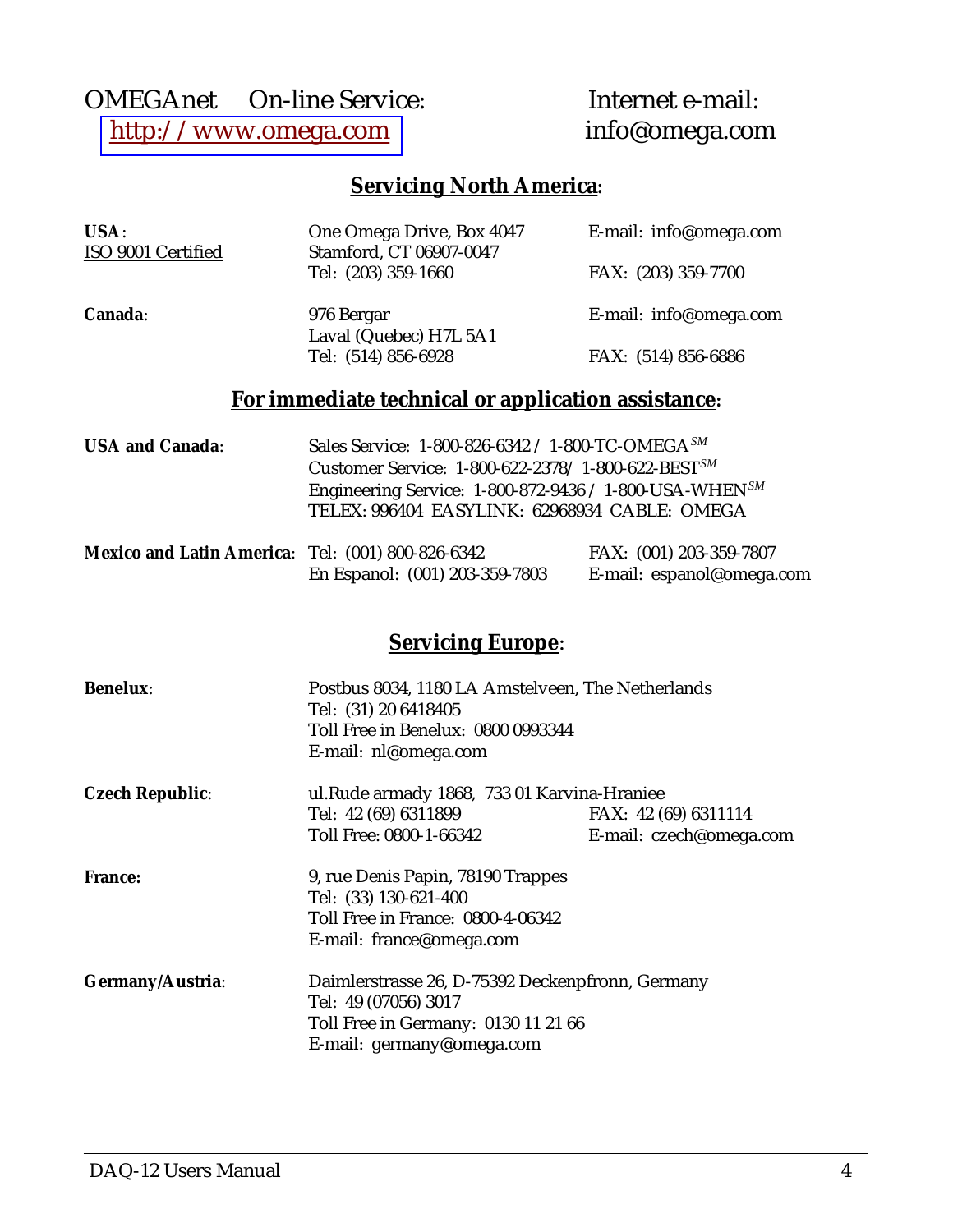**United Kingdom**: One Omega Drive, River Bend Technology Drive ISO 9002 Certified Northbank, Irlam, Manchester M44 5EX, England Tel: 44 (161) 777-6611 FAX: 44 (161) 777-6622 Toll Free in England: 0800-488-488 E-mail: info@omega.co.uk

It is the policy of OMEGA to comply with all worldwide safety and EMC/EMI regulations that apply. OMEGA is constantly pursuing certification of it's products to the European New Approach Directives. OMEGA will add the CE mark to every appropriate device upon certification.

The information contained in this document is believed to be correct but OMEGA Engineering, Inc. accepts no liability for any errors it contains, and reserves the right to alter specifications without notice. **WARNING**: These products are not designed for use in, and should not be used for, patient connected applications.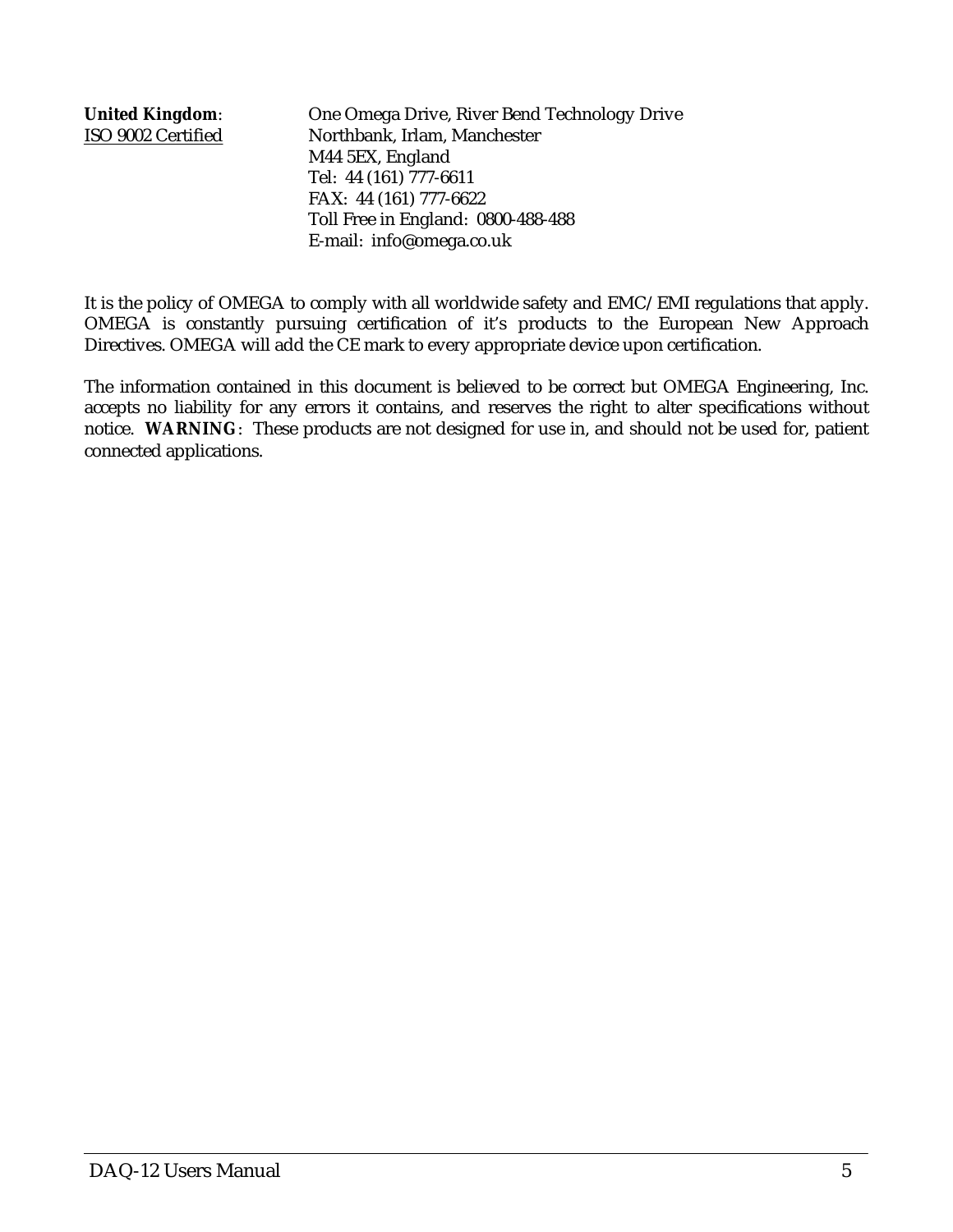# **Table of Contents**

| 1. Introduction                                                                         |  |
|-----------------------------------------------------------------------------------------|--|
|                                                                                         |  |
|                                                                                         |  |
| 2. Circuit Board Description and Configuration<br>2.1 Analog to Digital Converter<br>10 |  |
|                                                                                         |  |
|                                                                                         |  |
|                                                                                         |  |
|                                                                                         |  |
|                                                                                         |  |
|                                                                                         |  |
|                                                                                         |  |
|                                                                                         |  |
|                                                                                         |  |
|                                                                                         |  |
|                                                                                         |  |
| <b>3. External Connections</b>                                                          |  |
|                                                                                         |  |
| 4. Register Description and Programming<br>25                                           |  |
|                                                                                         |  |
|                                                                                         |  |
|                                                                                         |  |
|                                                                                         |  |
|                                                                                         |  |
|                                                                                         |  |
|                                                                                         |  |
|                                                                                         |  |
|                                                                                         |  |
|                                                                                         |  |
|                                                                                         |  |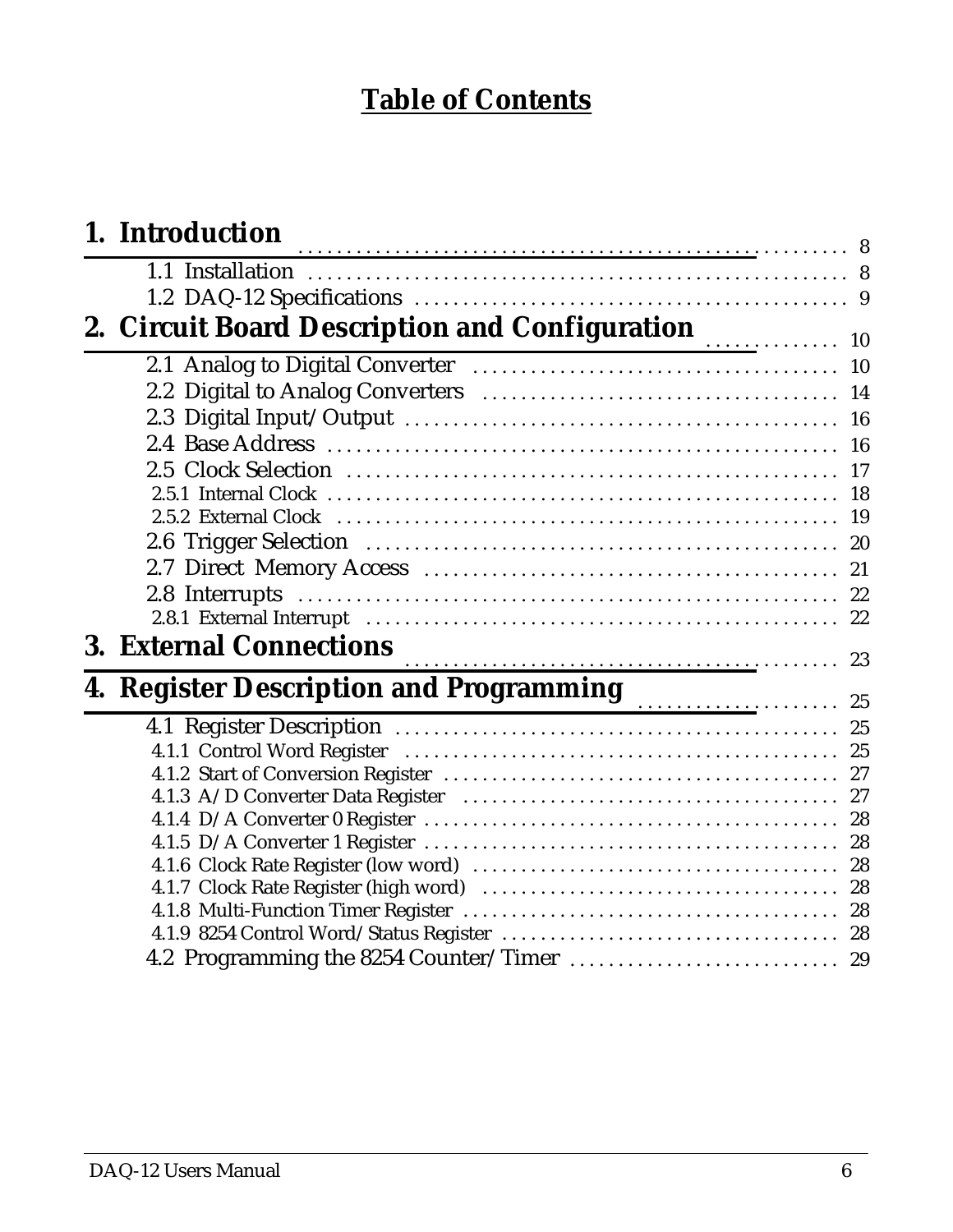# List of Figures and Tables

| Table 2-1. |  |
|------------|--|
| Table 2-2. |  |
| Table 2-3. |  |
| Table 4-1. |  |
|            |  |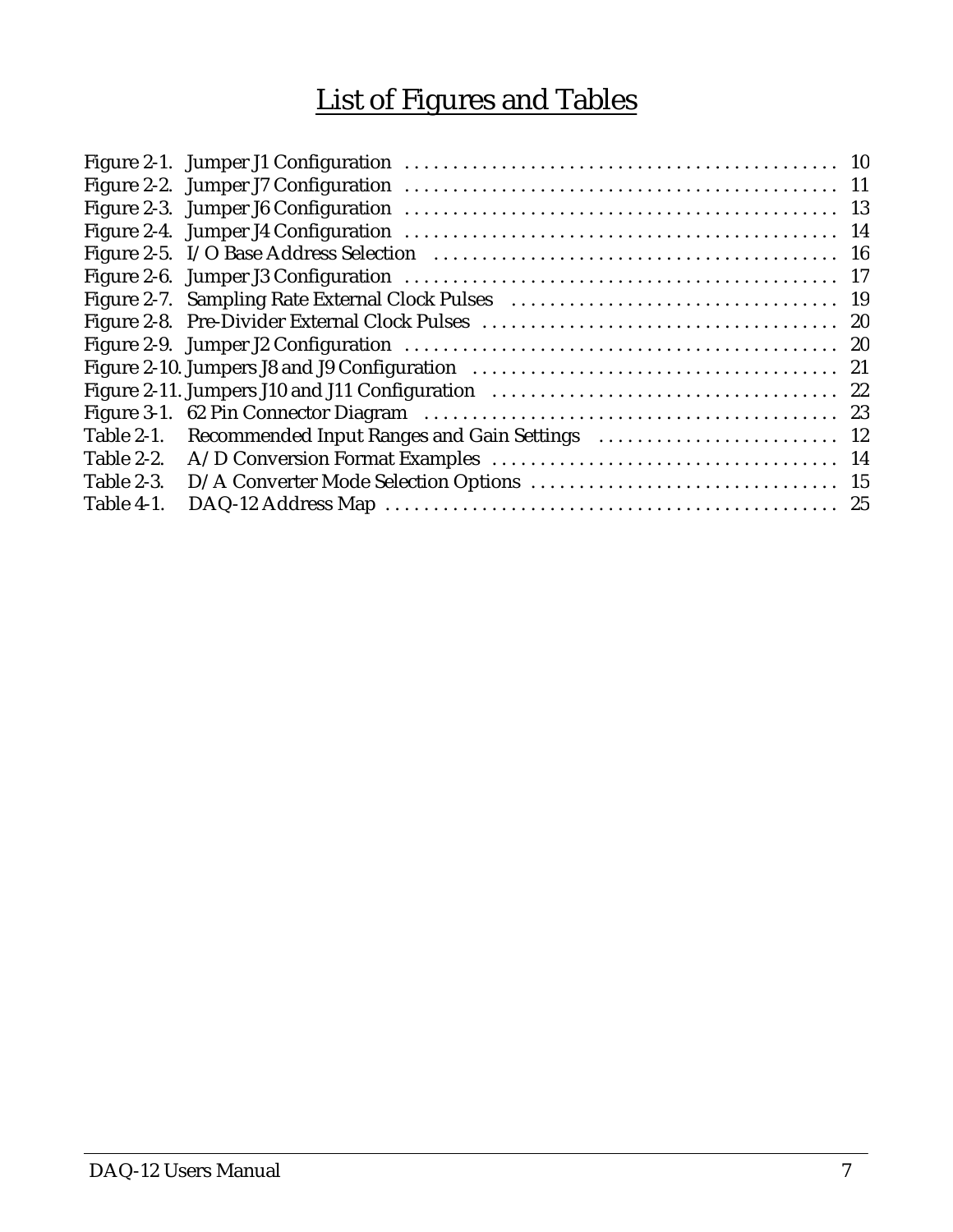# <span id="page-7-0"></span>**1. Introduction**

The DAQ-12 is a high speed data acquisition adapter for IBM AT and compatible machines offering eight differential analog input channels with 16-bit resolution, two analog output channels with 12-bit resolution and four digital input/output lines. Other features of the DAQ-12 include:

#### Analog to Digital Converter

- $\overline{a}$ 200 KHz maximum sampling rate
- $\overline{a}$ Bipolar input ranges from  $\pm 10$ mV to  $\pm 10$  volts
- $\overline{a}$ Unipolar input ranges from 20mV to 10 volts
- $\blacklozenge$ Programmable gain selection
- $\overline{a}$ Two DMA channels for continuous acquisition
- $\blacklozenge$ Internal or external clock and trigger

#### Digital to Analog Converters

- $\blacklozenge$ Two independent analog output channels
- $\blacklozenge$ Output ranges of 0 to  $\pm 5$  volts
- $\mathbf{r}$ **•** Internal or external voltage reference
- $\overline{a}$ Two DMA channels for continuous output

#### Other Features

- $\blacklozenge$ Interrupt on one of four sources including an external interrupt input
- $\overline{a}$ High density D-62 connector for reduced noise

#### **1.1 Installation**

- 1. Configure the DAQ-12 utilizing the instructions in Chapter 2: Circuit Board Description and Configuration.
- 2. Ensure that power is not applied to the computer system.
- 3. Remove the cover according to the instructions provided by the system manufacturer.
- 4. Insert the DAC-16 into any vacant ISA expansion slot. The board is secured to the slot by installing the Option Retaining Bracket (ORB) screw.
- 5. Replace the system cover per manufacturer instructions.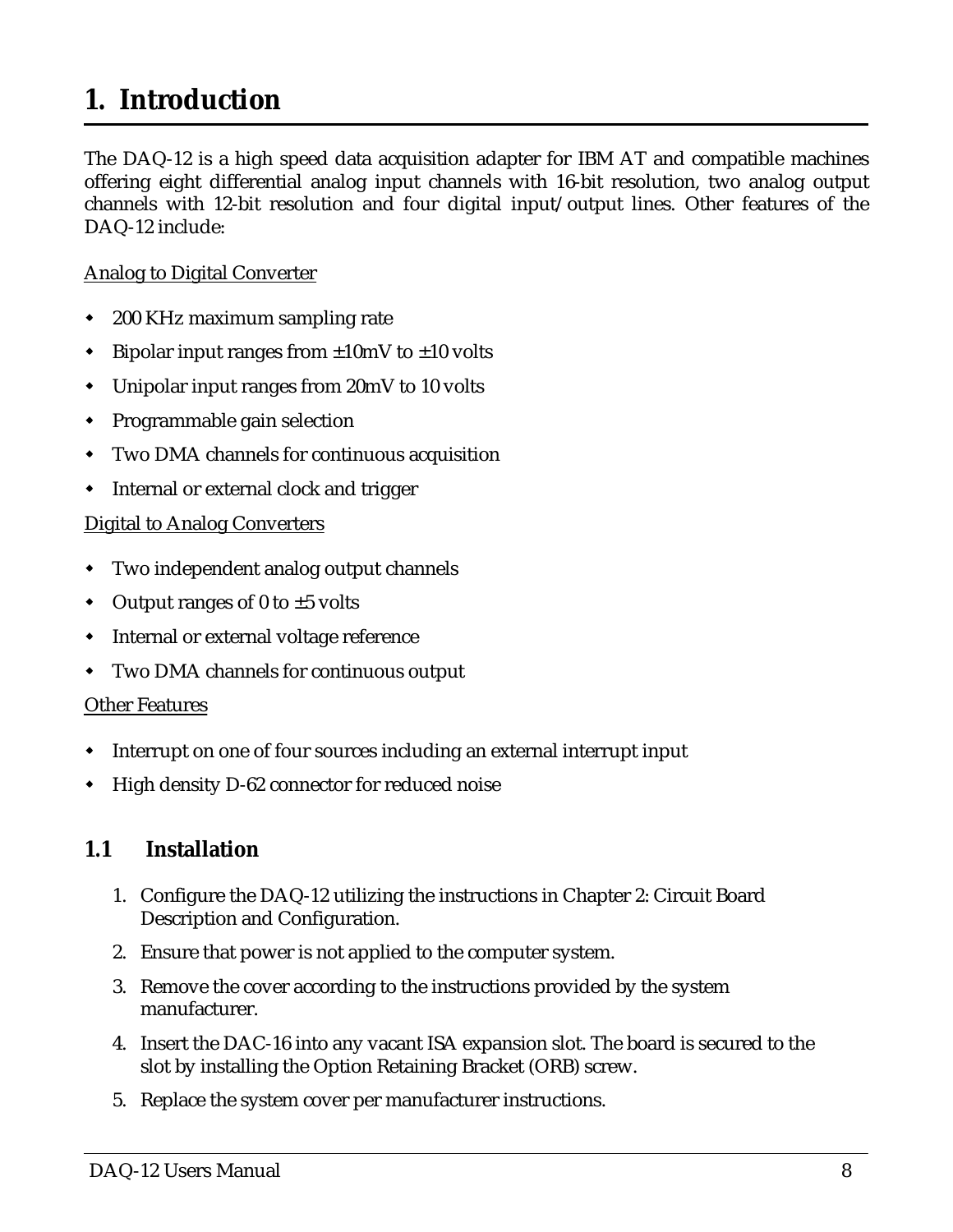# **1.2 DAQ-12 Specifications**

| Bus Interface:                 | ISA 16-bit                                        |
|--------------------------------|---------------------------------------------------|
| $\parallel$ I/O Address Range: | 0000H - FFFFH                                     |
| Interrupt Levels:              | $ {\rm IRQ}$ 2, 3, 4, 5, 6, 7, 10, 11, 12, 14, 15 |
| DMA Levels:                    | DRQ 5, 6, 7                                       |
|                                | DACK 5, 6, 7                                      |

| Power Requirements: |           |          |
|---------------------|-----------|----------|
| <b>Power Supply</b> | I(t)      | I(ms)    |
| -5 volts            |           |          |
| $+5$ volts          | 1069.0 mA | 1204.9mA |
| $-12$ volts         |           |          |
| $+12$ volts         | 374.9 mA  | 491.4mA  |

 $I(t) = Typical Current / I(ms) = Maximum Statistical Current$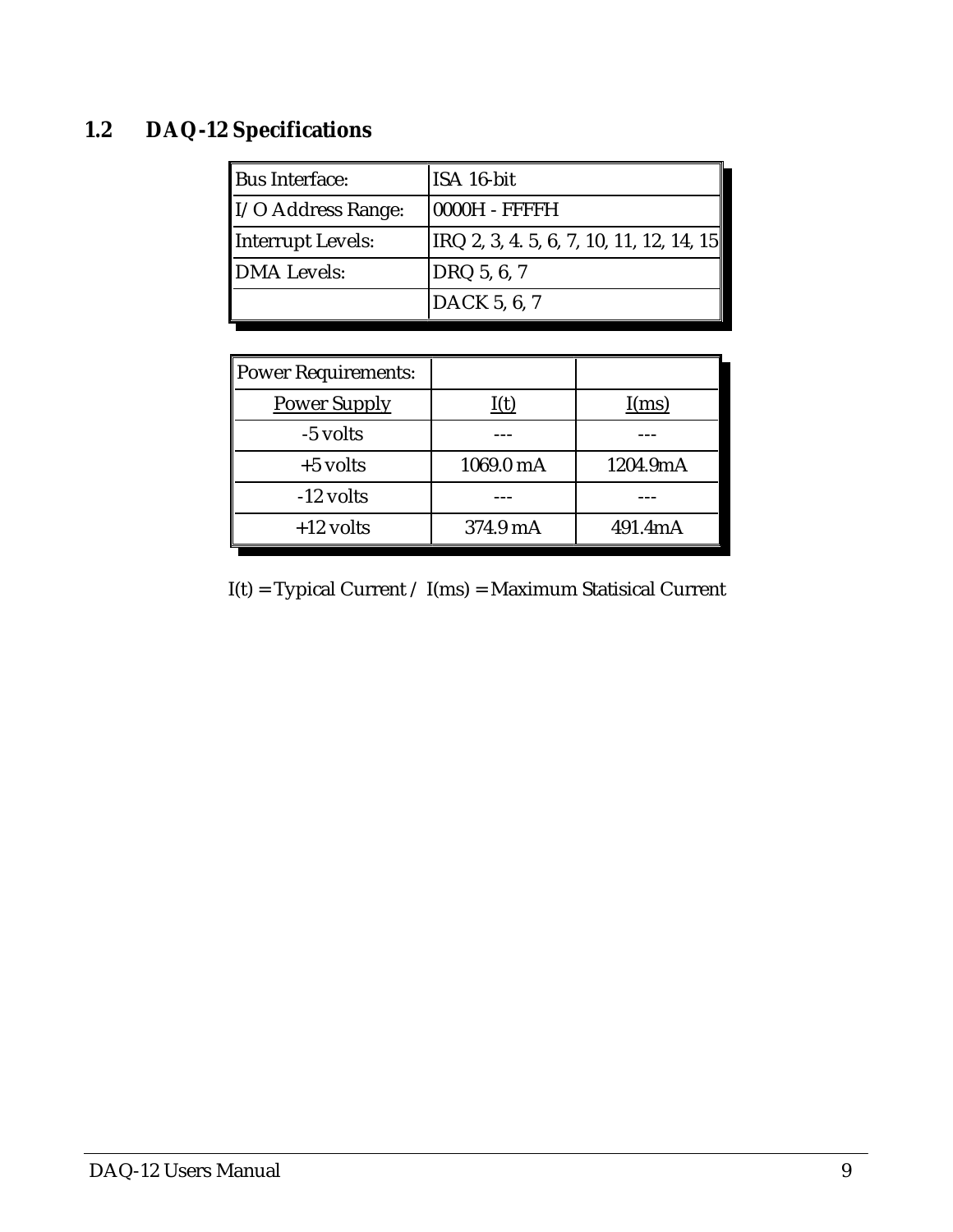# <span id="page-9-0"></span>**2. Circuit Board Description and Configuration**

The base address of the DAQ-12 is selected using switches SW1 and SW2. The operating mode of the DAQ-12 is controlled by jumpers J1 through J7, while DMA and interrupt selections are set with jumpers J8 through J11. Connections to external equipment are made through the high density 62-pin connector CN1.

#### **2.1 Analog to Digital Converter**

The analog to digital  $(A/D)$  section of the DAQ-12 accepts up to 8 differential or 16 single ended inputs from the D-62 connector. These inputs pass through a multiplexer circuit which selects the channel to be converted. The selected input is then amplified and presented to the A/D converter to be digitized. The digital output of the A/D is latched into a buffer to be read by the computer. The multiplexer circuit (MUX) selects one of the analog input channels to be input to the  $A/D$  converter. The typical characteristics of the multiplexer circuit are:

- switching time: 0.5 us
- settling time: 3.0 us

Before operating the DAQ-12, the multiplexer circuit must be configured to accept either differential or single-ended analog inputs. Single-ended mode measures the voltage difference between the input signal and the analog ground reference of the DAQ-12 (e.g. CH0+ and ground) while differential mode measures the voltage difference between two input signals (e.g. CH0+ and CH0-).

Jumper J1 is used to configure the DAQ-12 for either single ended or differential inputs a shown in Figure 2-1. Once configured, the input channel is software selectable through the control word register.



Figure 2-1. Jumper J1 Configuration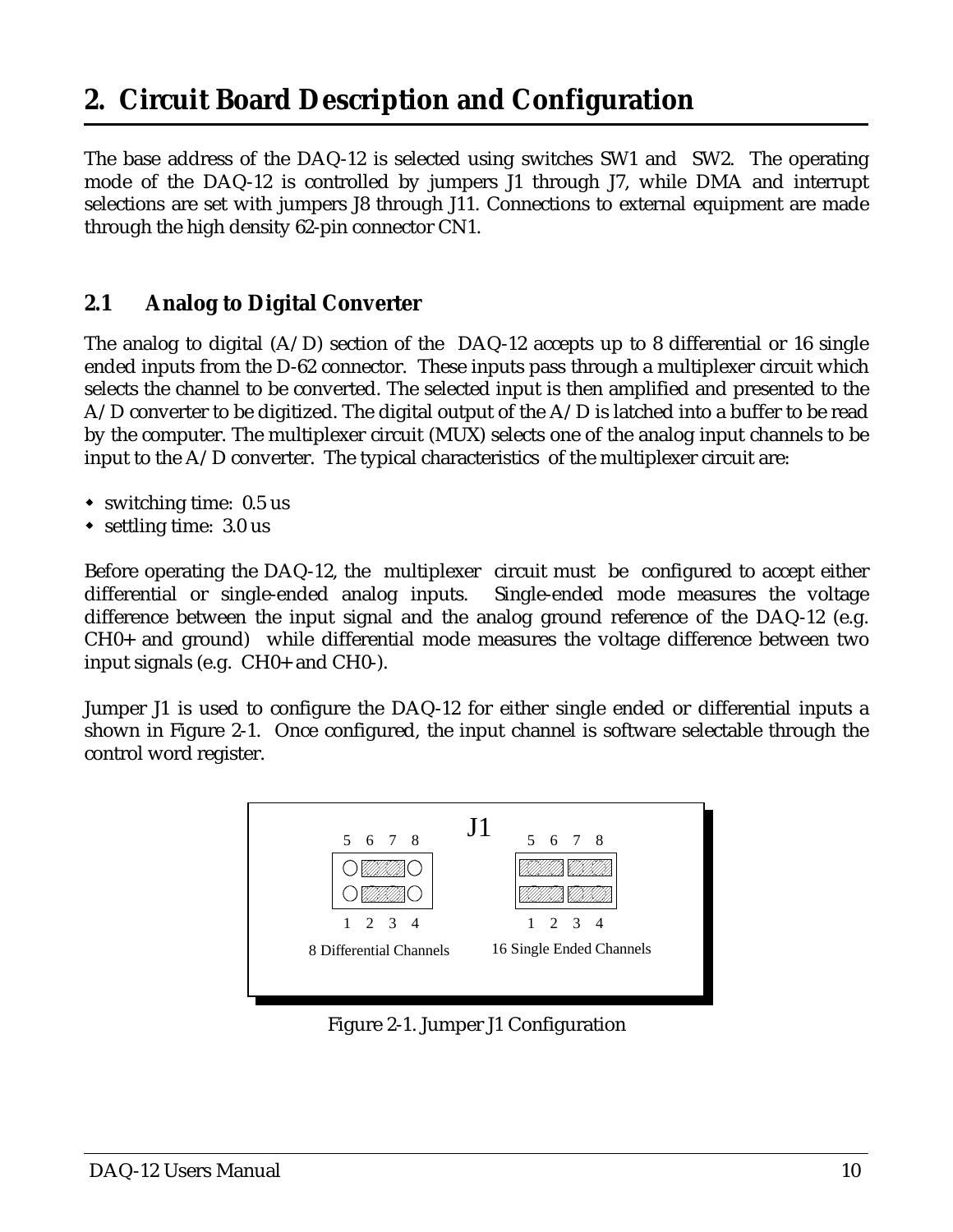The amplifier stage of the  $A/D$  converter circuit performs two functions: (1) amplifies low level input signals and (2) converts this input signal into a voltage range acceptable to the A/D converter. Seven gain levels are software selectable for the amplifier stage of the A/D circuit. To support high level input signals, the DAQ-12 provides input gain selections of 1, 2, 4 and 8. For signals requiring greater amplification, the DAQ-12 provides input gains of 1, 10, 100 and 500. The gain setting is determined by the value written to the gain control register.

In order to provide a full  $+10$  volt input range and for greater overall versatility, the DAQ-12 is equipped with a 'divide by 2' pre-scaling circuit. With the pre-scaler enabled, the resultant high level input gain selections become ½, 1, 2 and 4 and the low level input gain selections become ½, 5, 50 and 250. Figure 2-2 illustrates jumper J7 (Pre-scaler) configuration options.

NOTE: The unipolar  $\ell$  bipolar input selection is controlled by the A $\ell$ D converter and is selected independent of the single-ended or differential input mode configuration of the multiplexer and amplifier circuits.



Figure 2-2. Jumper J7 Configuration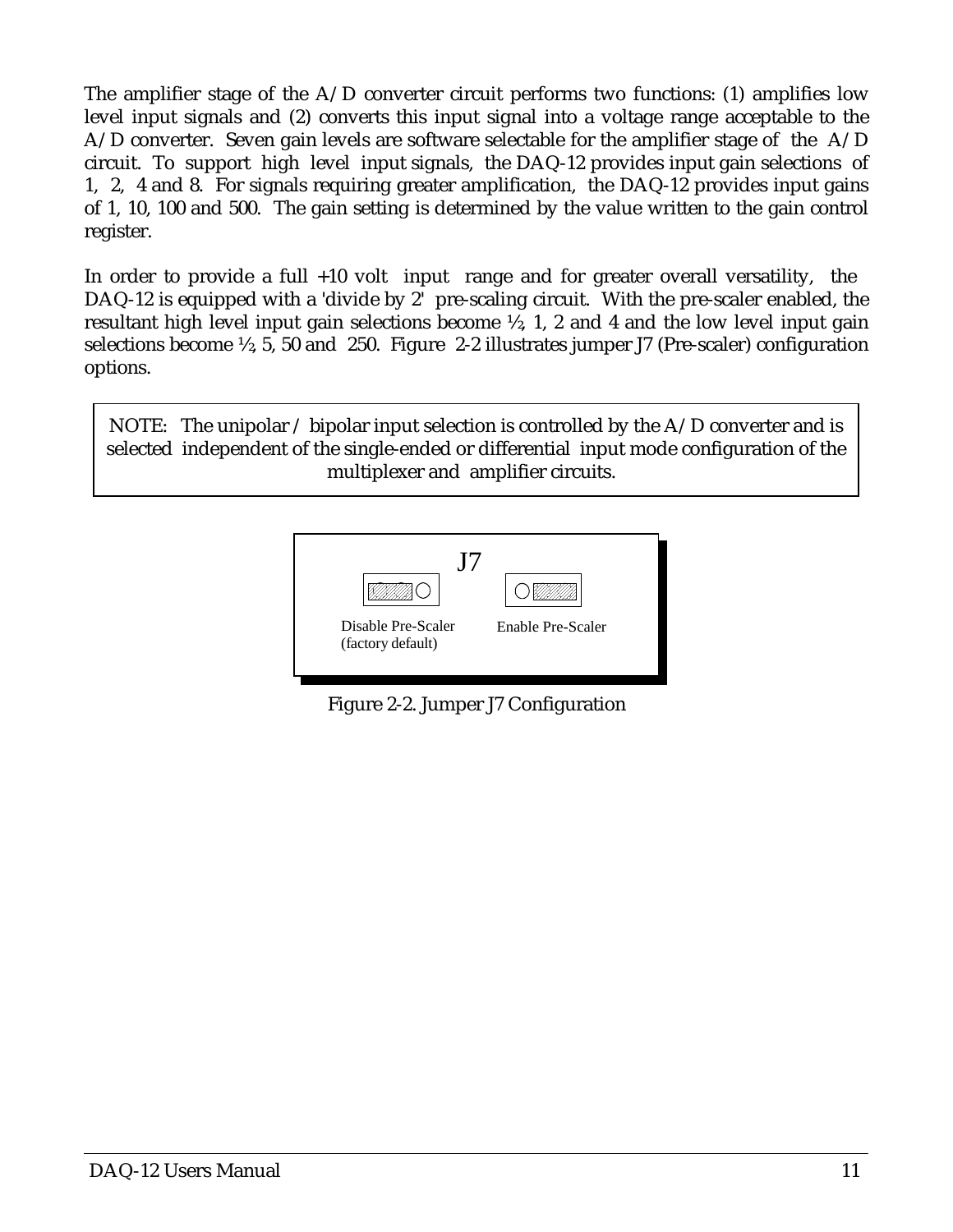Table 2-1 details the available gain settings and resulting input ranges for the various input configurations. Note that the 'gain byte' field in Table 2-1 is the value written to the DAQ-12's gain control register. (\* indicates unipolar mode not available with gain of ½ ).

| <b>Maximum Input Voltage</b> | <b>Amplifier</b> | J7      | <b>Gain Byte (HEX)</b> |
|------------------------------|------------------|---------|------------------------|
| Unipolar / Bipolar           | Gain             |         |                        |
| $+10/\pm 5$                  | 1                | $1-2$   | $00\,$                 |
| $+1/\pm 0.5$                 | 10               | $1-2$   | 01                     |
| $+0.1/\pm0.05$               | 100              | $1-2$   | 02                     |
| $+0.02/\pm0.01$              | 500              | $1-2$   | 03                     |
| $+10/\pm 5$                  | 1                | $1-2$   | 80                     |
| $+5/\pm 2.5$                 | $\boldsymbol{2}$ | $1 - 2$ | 81                     |
| $+2.5/\pm1.25$               | $\boldsymbol{4}$ | $1 - 2$ | 82                     |
| $+1.25/\pm0.625$             | 8                | $1-2$   | 83                     |
| $N/A*/\pm10$                 | $\frac{1}{2}$    | $2 - 3$ | $00\,$                 |
| $+2/\pm 1$                   | $\overline{5}$   | $2 - 3$ | 01                     |
| $+0.2/\pm0.1$                | 50               | $2 - 3$ | $02\,$                 |
| $+0.04/\pm0.02$              | 250              | $2 - 3$ | 03                     |
| $N/A*/\pm 10$                | $\frac{1}{2}$    | $2 - 3$ | 80                     |
| $+10/15$                     | $\mathbf{1}$     | $2 - 3$ | 81                     |
| $+5/ \pm 2.5$                | $\overline{c}$   | $2 - 3$ | 82                     |
| $+2.5/ \pm 1.25$             | $\boldsymbol{4}$ | $2 - 3$ | 83                     |

Table 2-1. Recommended Input Ranges and Gain Settings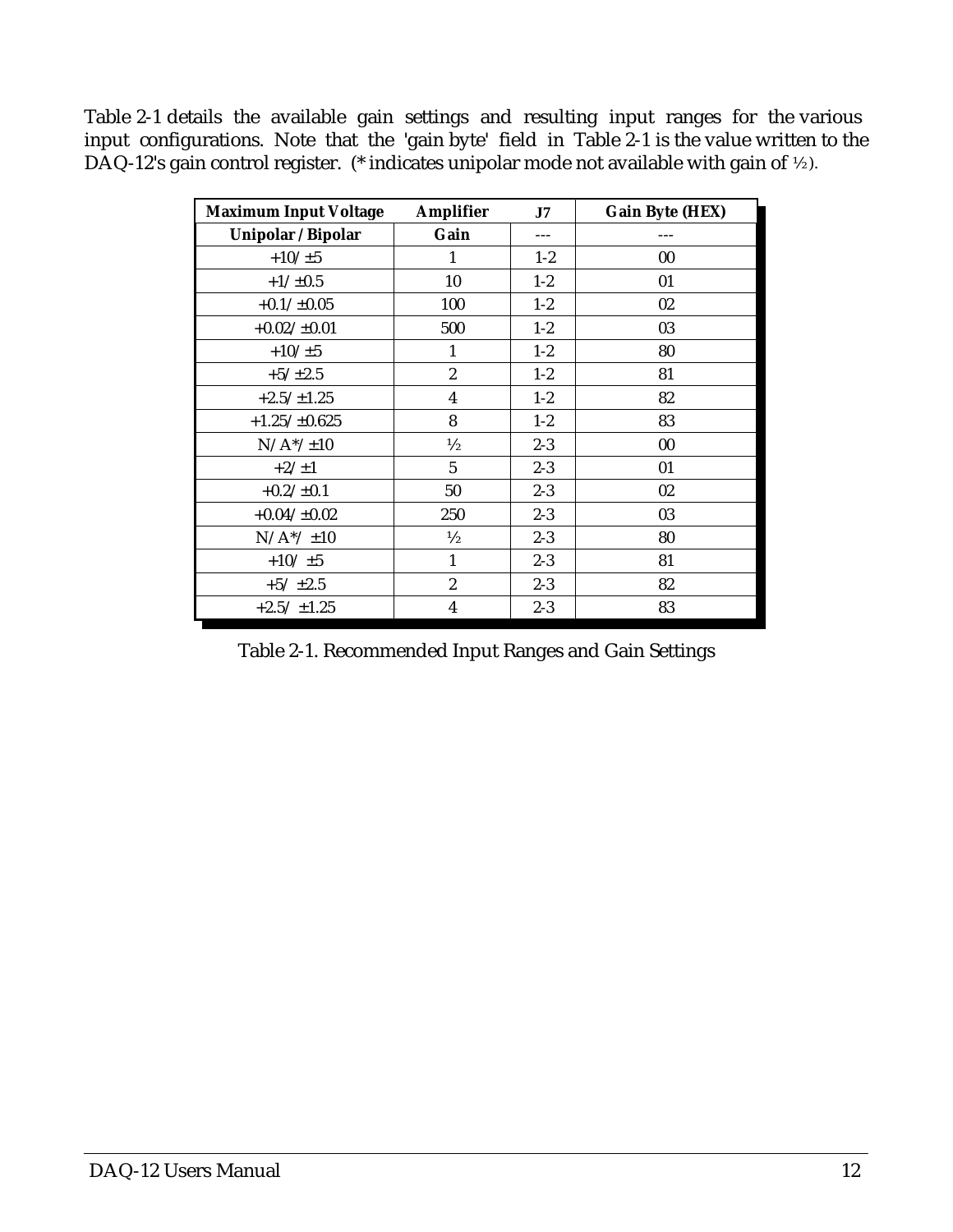The final stage of the  $A/D$  converter circuit is the  $A/D$  converter IC. The converter must be configured for unipolar or bipolar input voltages as shown in Figure 2-3. When configured for unipolar operation, the analog input multiplied by the gain setting must be in the range of 0 volts (analog ground) to +10 volts. When configured for bipolar operation, the analog input multiplied by the gain setting must be in the range of  $-5$  volts to  $+5$  volts.



Figure 2-3. Jumper J6 Configuration

WARNING: The user must ensure that the maximum input voltage multiplied by the amplifier gain does not exceed the range of 0 to +10 volts for unipolar operation or -5 to +5 volts for bipolar operation.

Although the A/D converter produces 12-bit digital 'codes' to represent the input voltage, the DAQ-12 converts these 'codes' into standard 16-bit signed integer values before returning them to the PC. When the A/D converter is configured for unipolar operation, the DAQ-12 returns values in the range of 0 to 4095. When configured for bipolar operation, values in the range of -2048 to +2047 are returned.

In order to calculate the actual input voltage from the value provided by the DAQ-12, the user must know the configuration (unipolar / bipolar) and the gain setting used to acquire the data. Given this information, the input voltage can be calculated using the following equations:

Unipolar mode:

\n
$$
\text{input} = \left[\frac{CODE}{4096}\right] * \left[\frac{10V}{GAIN}\right]
$$
\nBipolar mode:

\n
$$
\text{input} = \left[\frac{CODE}{2048}\right] * \left[\frac{5V}{GAIN}\right]
$$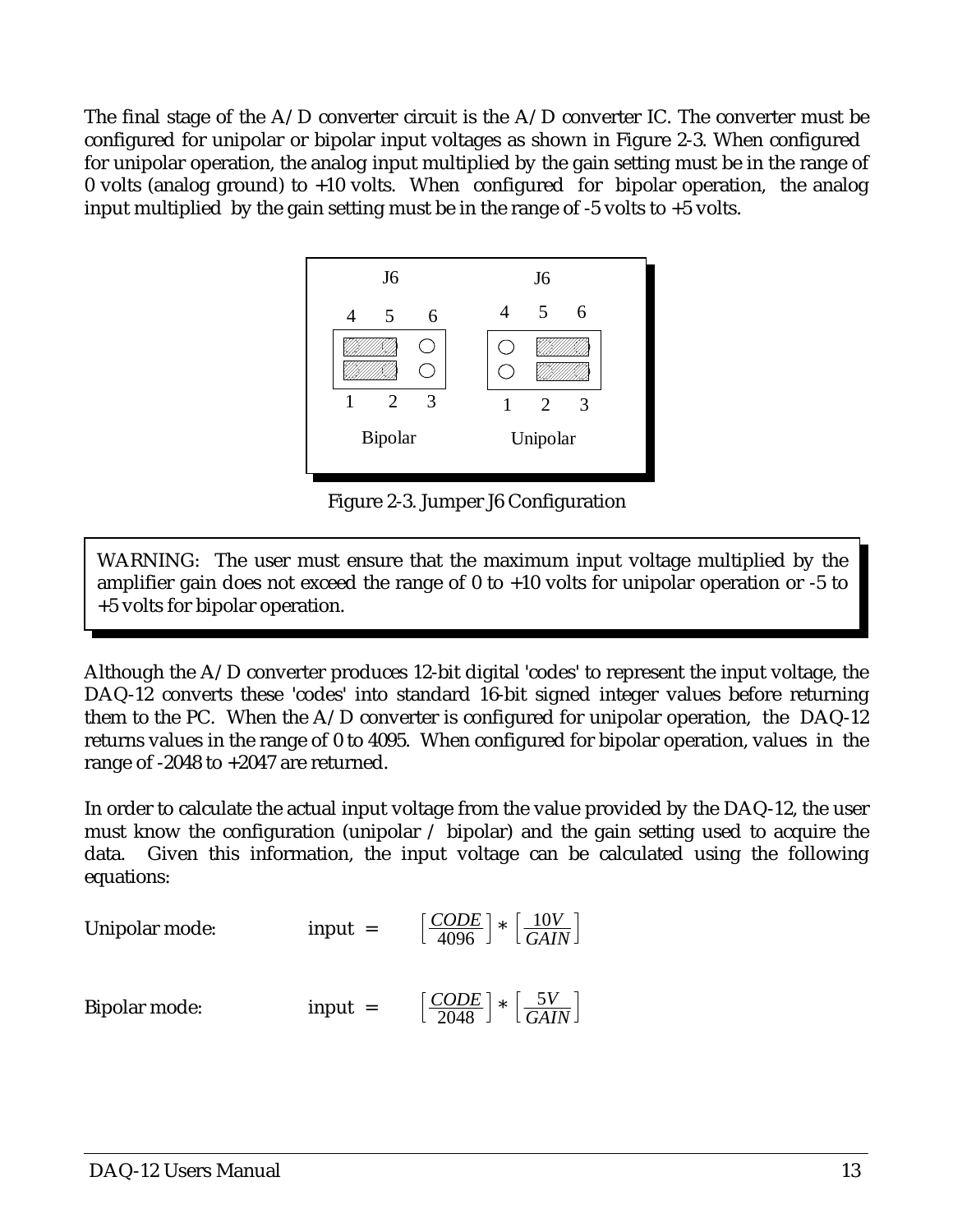| <b>Voltage</b>   | Unipolar            | <b>Bipolar</b>      |
|------------------|---------------------|---------------------|
|                  | Code                | Code                |
| $-5$             | n/a                 | 1111 1000 0000 0000 |
| $-2.5$           | n/a                 | 1111 1100 0000 0000 |
| $\boldsymbol{0}$ | 0000 0000 0000 0000 | 0000 0000 0000 0000 |
| 2.5              | 0000 0100 0000 0000 | 0000 0100 0000 0000 |
| $\overline{5}$   | 0000 1000 0000 0000 | 0000 0111 1111 1111 |
| 10               | 0000 1111 1111 1111 | n/a                 |

Table 2-2. A/D Conversion Format Examples

NOTE: The 'voltage' column is the voltage applied to the  $A/D$  converter. This voltage is equivalent to the input voltage multiplied by the amplifier gain.

#### **2.2 Digital to Analog Converters**

The digital to analog  $(D/A)$  section of the DAQ-12 consists of two independent 12-bit multiplying D/A converters, and two independent two-stage output amplifiers. Digital data, (output to the D/A converter by the CPU), is converted to an analog voltage by the D/A converter, amplified by the output amplifiers and becomes output to the 62 pin connector at CN1. The D/A converters used on the DAQ-12 are 12-bit resolution converters. Of the 16 bits written to the D/A, only the 12 least significant bits (D0 - D11) are used for the conversion. The 4 most significant bits (D12 - D15) are ignored.

The DAQ-12 implements multiplying D/A converters which makes the analog output proportional to a reference voltage applied to the D/A. Under normal circumstances, the reference voltage should be applied from the internal +5V reference source. An external reference voltage may also be supplied to the D/A. This input from the D-62 connector should not exceed 5 volts and has a typical input impedance of 7.5Kohms. The D/A reference voltage source is selected using jumper J4 as illustrated in Figure 2-4.



Figure 2-4. Jumper J4 Configuration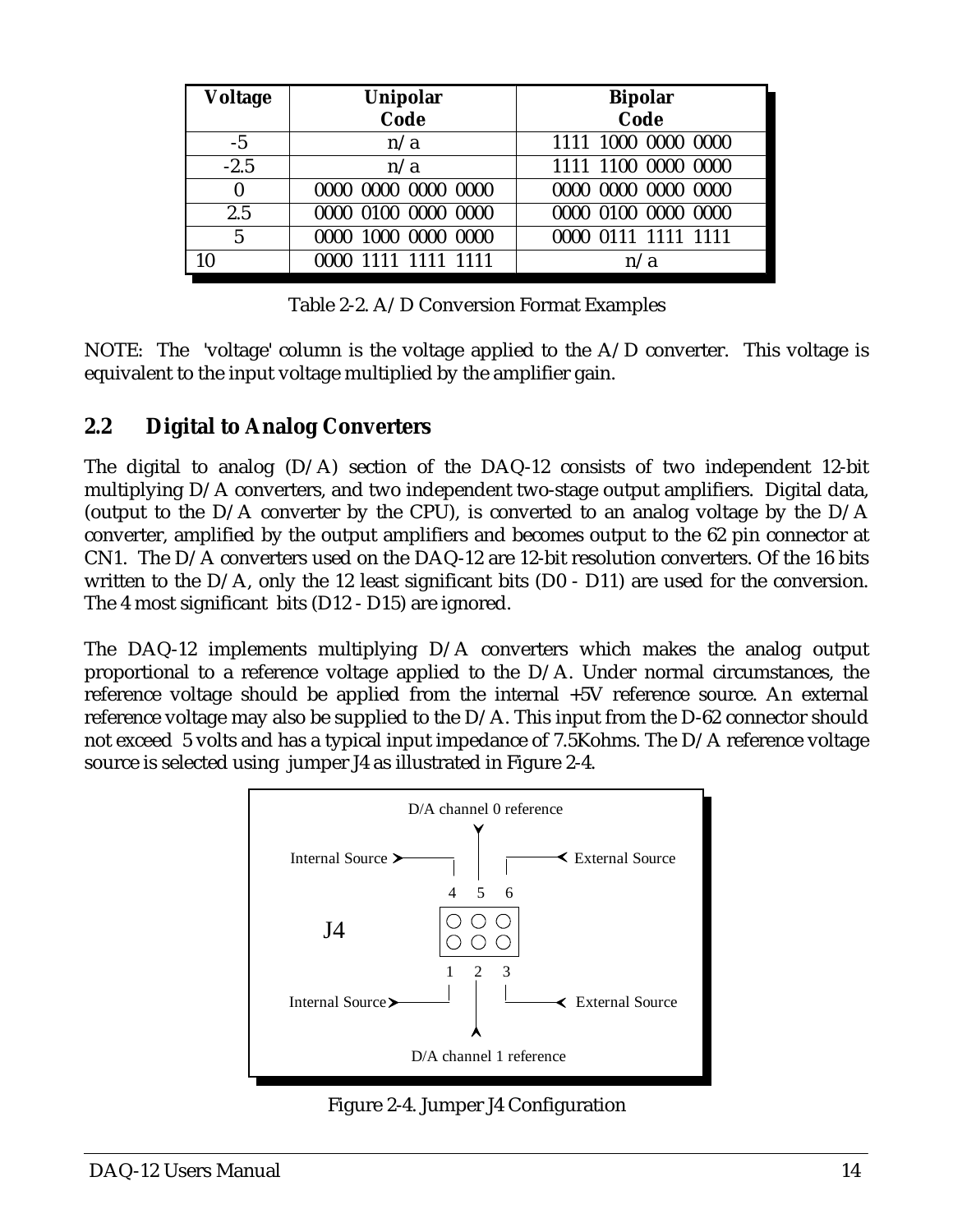The D/A converter channels may also be operated in unipolar mode: 0 to +5 volts, or bipolar mode: -5 to +5 volts. The output mode is selected using jumper J5 as shown in Figure 2-5. In addition, a gain selection jumper is provided to select an output gain of 1 or 2. When using an external voltage reference, this gain can be used to amplify the D/A output for small reference voltages.

WARNING: When the internal voltage reference is used,the D/A gain MUST be set to the gain = 1 position.



Figure 2-5. Jumper J5 Configuration

| Table 2-3 lists configuration options for jumper J5. |  |
|------------------------------------------------------|--|
|------------------------------------------------------|--|

|                | <b>Channel 0</b> | <b>Channel 1</b> |
|----------------|------------------|------------------|
| <b>Bipolar</b> | connect 1-5      | connect 3-7      |
| Unipolar       | open $1-5$       | open 3-7         |
| $Gain = 1$     | connect 2-6      | connect 4-8      |
| $Gain = 2$     | open $2-6$       | open 4-8         |

Table 2-3. D/A Converter Mode Selection Options

When configured for unipolar operation, the output voltage can be calculated from the equation:

$$
A_{out} = V_{ref} * \left[\frac{CODE}{4096}\right] * gain
$$

For bipolar operation, the equation becomes:

$$
A_{out} = \left[\frac{CODE}{2048}\right] - 1 \cdot V_{ref} \cdot gain
$$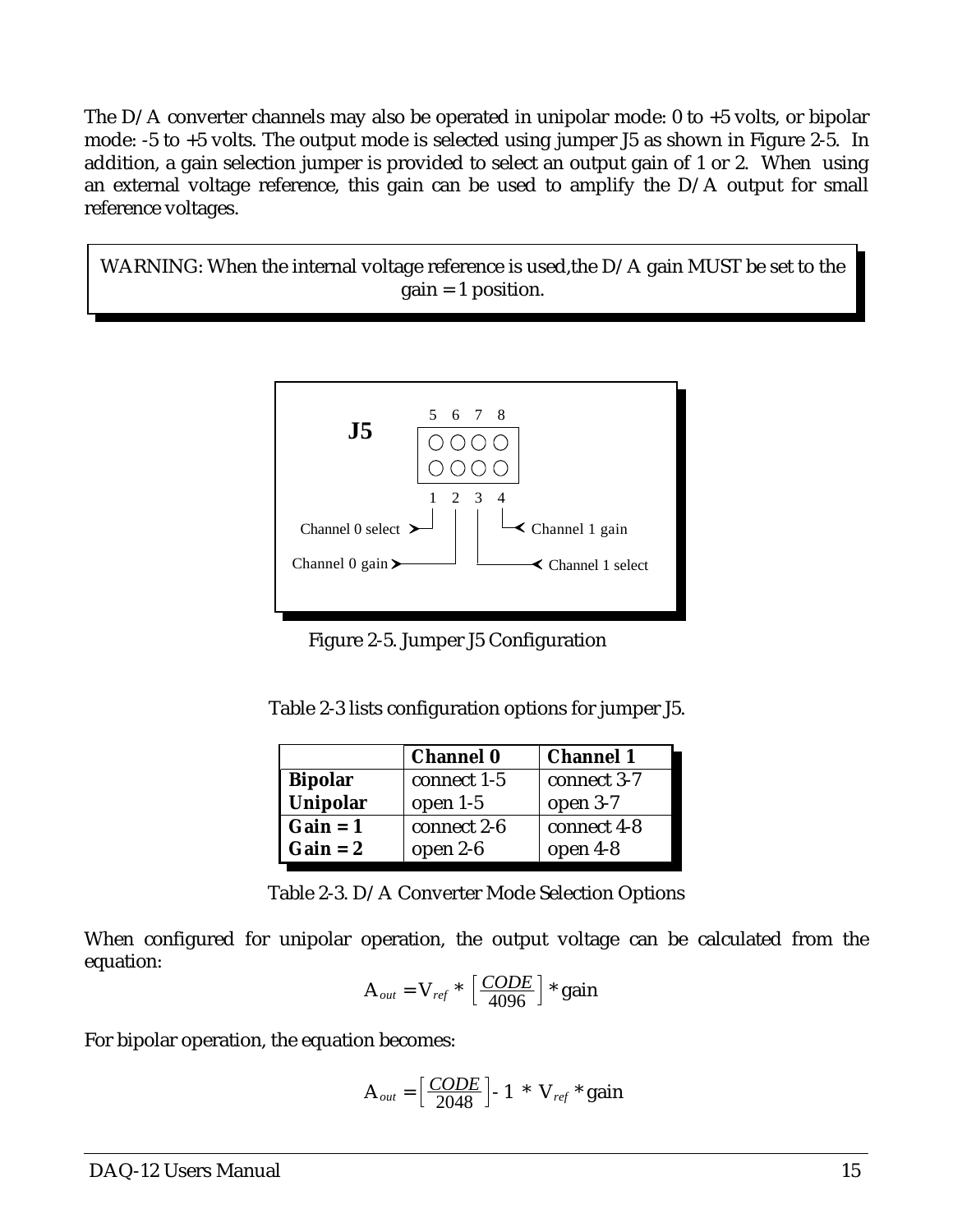#### **2.3 Digital Input/Output**

The DAQ-12 offers four bits of digital output and four bits of digital input for control/monitoring of external digital devices. The four digital output lines are LS TTL compatible and will initialize low (0 volts) on power-up. The four digital inputs are also LS TTL compatible. There is no termination provided on the digital input lines and a read of an unused digital input will result in an indeterminate value.

#### **2.4 Base Address**

The DAQ-12 uses 16 consecutive I/O address locations in the range 0 to 0FFFFH. Two six-position switches (SW1 and SW2) are used to select the base address. SW1 controls address lines A15 - A10, and SW2 controls A9 - A4. Address lines A3 - A0 are used internally by the DAQ-12 to select which register to access. When selecting a base address for the DAQ-12, an address selection switch in the "OFF" position corresponds to an address bit of "1" while a switch in the "ON" position corresponds to an address bit of "0". The base address of the DAQ-12 must be set on a 16 byte boundary, meaning A3 - A0 are "0". The address of the DAQ-12 as shipped from the factory is 0300H. This setting and other examples are shown in the Figure 2-5.



Figure 2-5. I/O Base Address Selection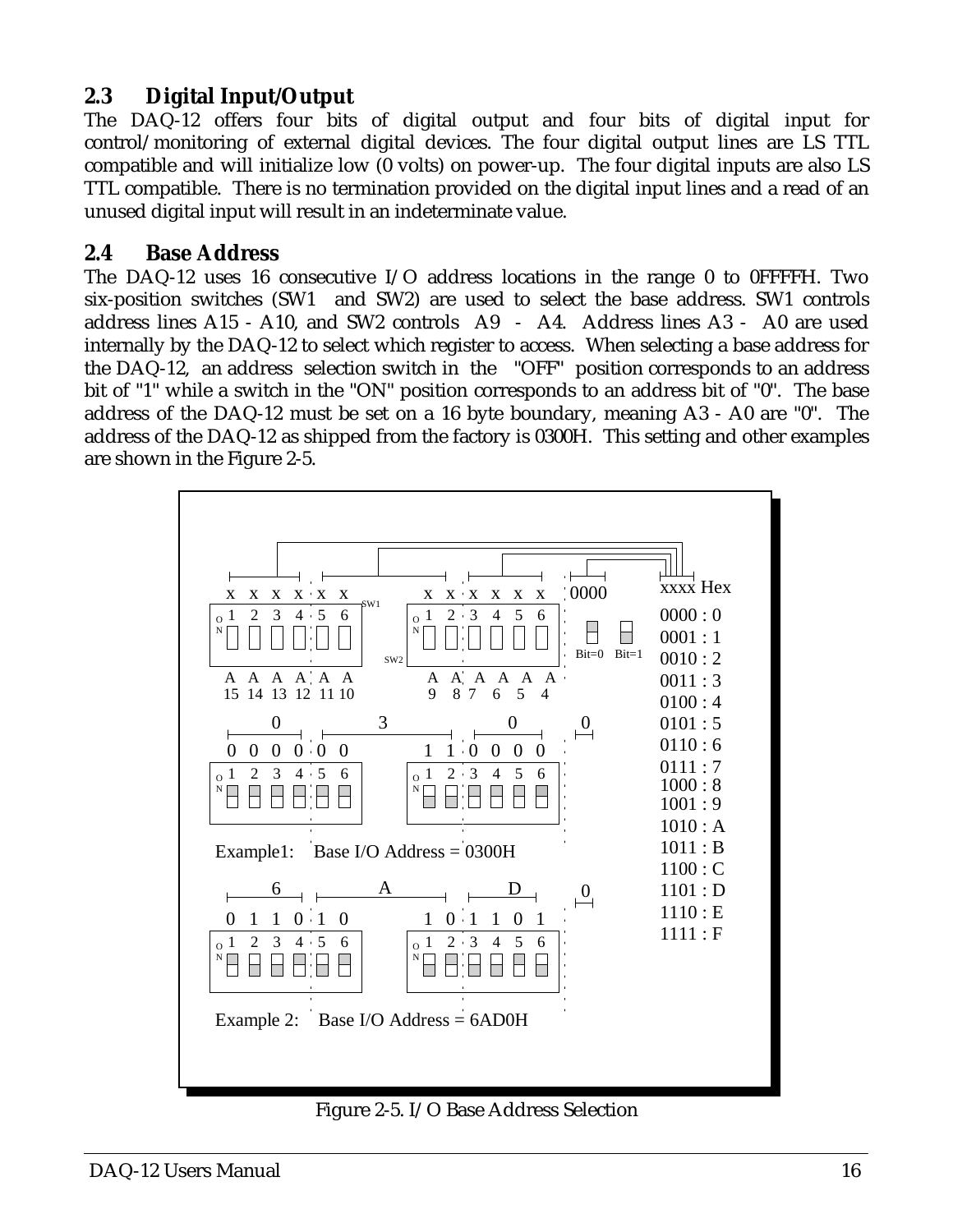#### **2.5 Clock Selection**

The DAQ-12 is equipped with a programmable clock circuit to produce data sampling rates independent from the clock rate of the host computer. An onboard 8254 programmable interval timer, with a 10 MHz clock input and either two or three cascaded 16-bit timers, provides the sampling rate. This enables the sampling rate to be adjusted from 5 us between samples to almost a year between samples, in as small as 100ns increments.

The DAQ-12's sampling rate can also be generated from an external clock input. This external clock can be connected directly to the A/D converter or through a 16-bit pre-divider, the multi-function timer. Samples are taken on the low to high transition of the clock.

WARNING: For the DAQ-12, the maximum data sampling rate is 5us. This restricts clock frequency to a maximum of 200 KHz. Sampling rates in excess of 200 KHz may result in erratic operation and unpredictable results.

The clock source, internal or external clock, is software selectable through the DAQ-12's control word register. The configuration of the clock source itself is controlled by jumper block J3 as shown in Figure 2-6, (\* indicates factory default).



Figure 2-6. Jumper J3 Configuration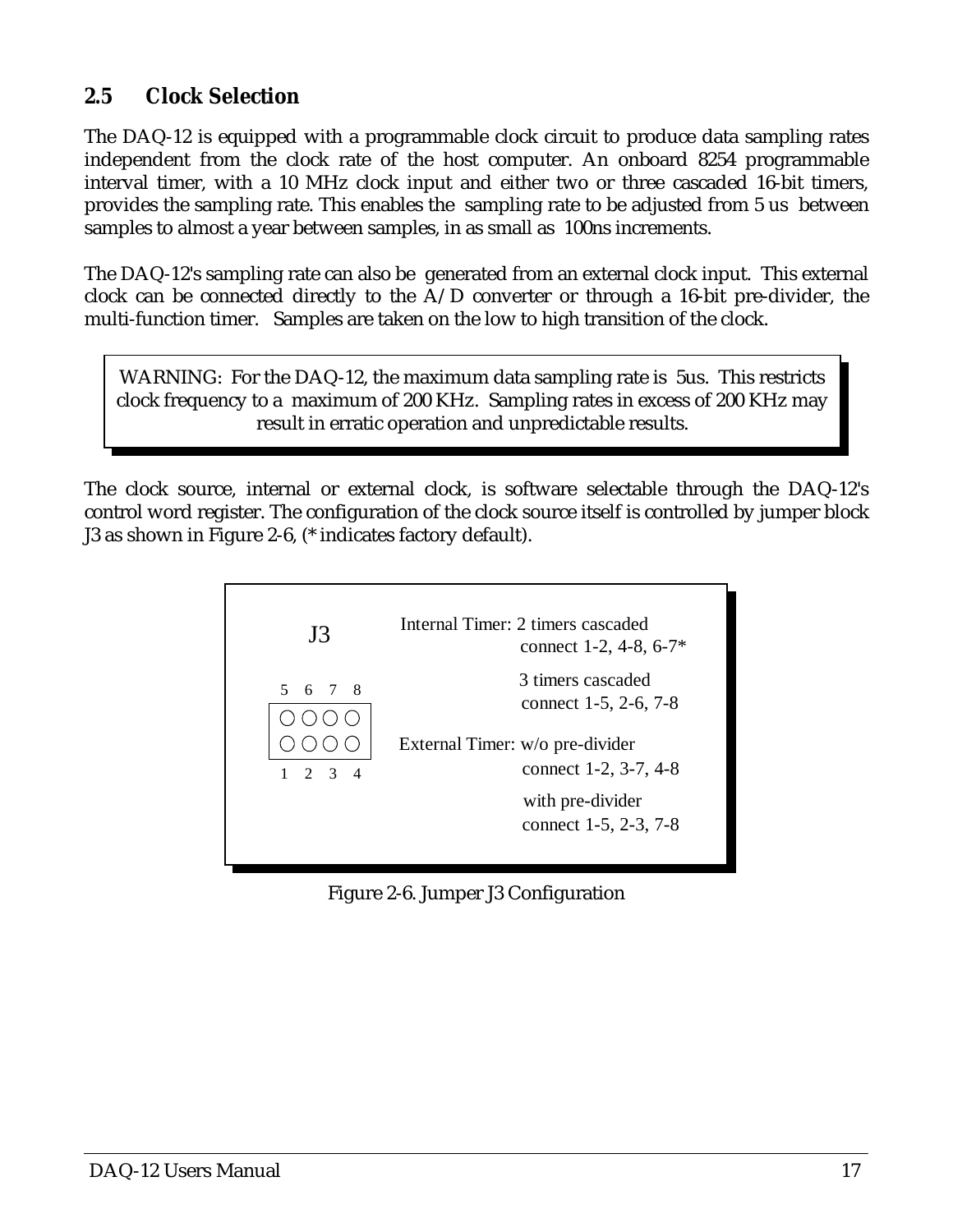#### **2.5.1 Internal Clock**

Sampling rates for the internal clock can be calculated using the following equation:

 $t = 100$ ns  $*$  [N1 $*$ N2] or  $f = 10MHz / [N1*N2]$ 

where N1 is the low 16-bits of the clock divider and N2 is the high 16-bits of the clock divider. The following criteria must be met when selecting values for N1 and N2:

$$
\begin{array}{c} 2 \leq \mathrm{N1} \leq 65,535 \\ 2 \leq \mathrm{N2} \leq 65,535 \\ \mathrm{N1} * \mathrm{N2} \geq 50 \end{array}
$$

Using the equations above, the minimum and maximum data sampling rates for the internal clock can be calculated.

| Maximum sampling rate:                                                              | <b>Minimum Sampling Rate:</b>                                                                                       |
|-------------------------------------------------------------------------------------|---------------------------------------------------------------------------------------------------------------------|
| $N1 = 2, N2 = 25$                                                                   | $N1 = 65535$ , $N2 = 65535$                                                                                         |
| $t = 100 \times 10^{-9}$ * [(2)*(25)]<br>$t = 100 \times 10^{-9*} 50$<br>$t = 5$ us | $t = 100 \times 10^{-9}$ (65535)*(65535)]<br>$t = 100 \times 10^{-9}$ [4.295 x 10 <sup>9</sup> ]<br>$t = 429.5$ sec |
| $f = 10 \times 10^6 / [(2)^*(25)]$<br>$f = 10 \times 10^6 / 50$<br>$f = 200$ Khz    | $f = 10 \times 10^{6} / [(65535)^*(65535)]$<br>$f = 10 \times 10^6 / [4.295 \times 10^9]$<br>$f = 2.328$ mHz        |

If extremely slow data sampling rates are needed, the third 8254 timer, the multi-function timer, can be cascaded with the other two to produce a 48-bit clock divider. The sampling rates are then calculated as follows:

> $t = 100$ ns \* [N1\*N2\*N3] or  $f = 10MHz / [N1*N2*N3]$

where N1 is the low 16-bits of the clock divider, N2 is the intermediate 16-bits of the clock divider, and N3 is the high 16-bits of the divider. The following criteria must be met when selecting values for N1, N2, and N3:

> $2 < N1 < 65,535$  $2 \le N2 \le 65,535$  $2 \leq N3 \leq 65,535$  $N1 * N2 * N3 \ge 50$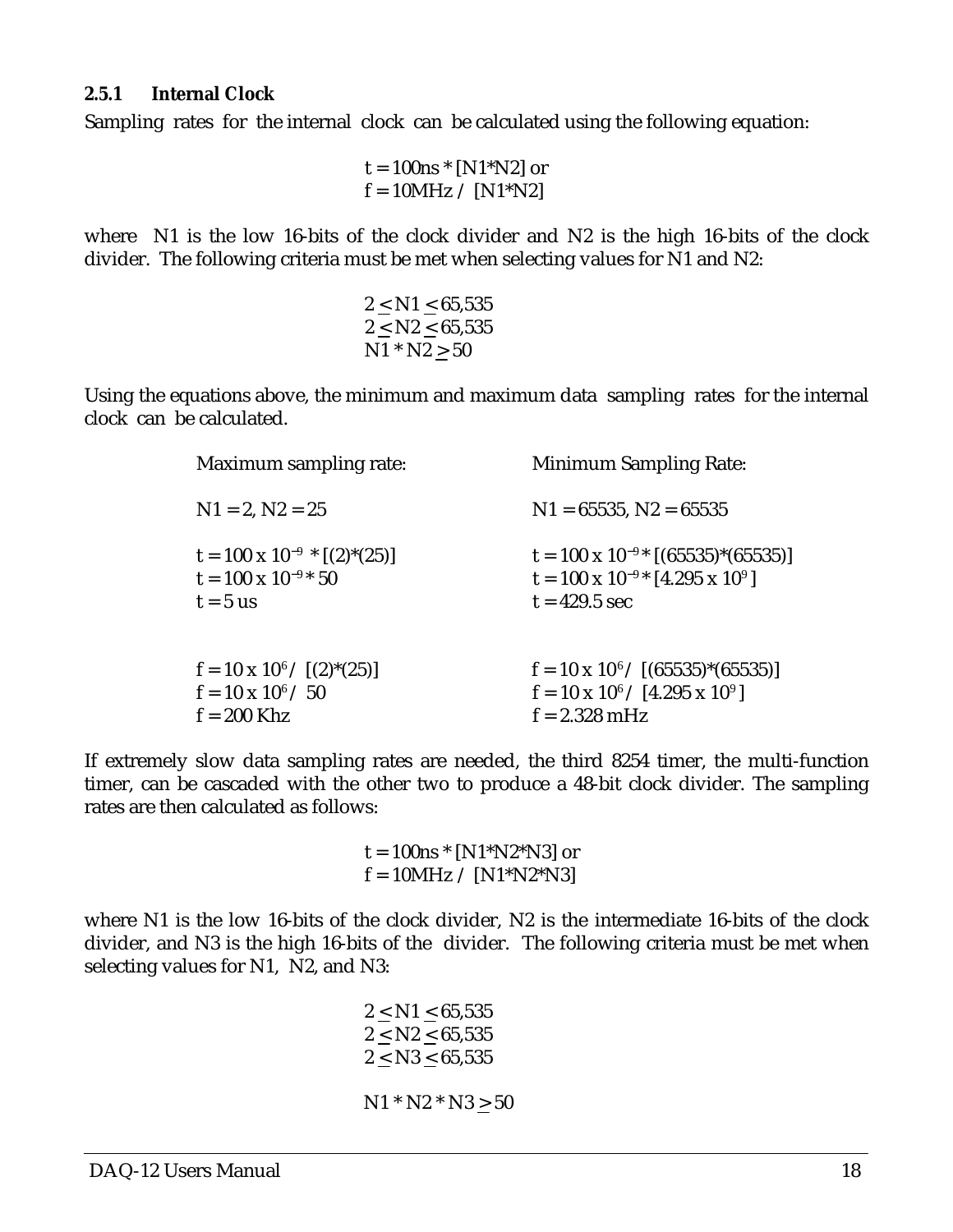When configured for a 48-bit divider, the first sampling period will be slightly longer than the others because the first clock period is required to load the initial value of the multi-function timer. The following equation calculates the additional time of the first period:

 $t_{add} = 100$ ns \* [N1 \* N2]

To minimize the amount of additional time required for the first sample, select clock dividers such that N1 and N2 are as small as possible and N3 is as large as possible. Using the equations above, the minimum and maximum data sampling rates and the amount of additional time required for the first sample can be calculated.

| Maximum sampling rate:                                                                           | Minimum sampling rate:                                                                                                                                                                      |
|--------------------------------------------------------------------------------------------------|---------------------------------------------------------------------------------------------------------------------------------------------------------------------------------------------|
| $N1 = 2, N2 = 5, N3 = 5$                                                                         | $N1 = 65535$ , $N2 = 65535$ , $N3 = 65535$                                                                                                                                                  |
| $t = 100 \times 10^{-9}$ $(2)$ $(5)$ $(5)$ ]<br>$t = 100 \times 10^{-9*} 50$<br>$t = 5$ us       | $t = 100 \times 10^{-9*}$ [(65535)*(65535)*(65535)]<br>$t = 100 \times 10^{-9}$ [2.815 x 10 <sup>14</sup> ]<br>$t = 28.146 \times 10^6$ sec<br>$t = 325$ days, 18 hours, 23 minutes, 29 sec |
| $f = 10 \times 10^6 / [(2)^*(5)^*(5)]$<br>$f = 10 \times 10^6 / 50$<br>$f = 200$ Khz             | $f = 10 \times 10^6 / [(65535)^*(65535)^*(65535)]$<br>$f = 10 \times 10^6 / [2.815 \times 10^{14}]$<br>$f = 35.529$ nHz                                                                     |
| $t_{add} = 100 \times 10^{-9}$ [2 * 5]<br>$t_{add} = 100 \times 10^{-9*} 10$<br>$t_{add} = 1$ us | $t_{add} = 100 \times 10^{-9*} [65535 * 65535]$<br>$t_{add} = 100 \times 10^{-9*} [4.295 \times 10^9]$<br>$t_{add} = 429.5$ sec                                                             |

#### **2.5.2 External Clock**

The external clock input to the DAQ-12 is a TTL level (0 - 5 volt) signal. This input may be used to control the sampling rate directly, or it may be fed through a pre-divider (the multi-function timer) with the timer output controlling the  $A/D$  sampling rate. When used to control the sampling rate directly, the frequency of the external clock input may be varied from DC to 100 KHz as long as the width of the low and high portions of the clock are a minimum of 1 us each. The  $A/D$  conversion cycle will begin on each rising edge of the external clock input. (See Figure 2-7).



Figure 2-7. Sampling Rate External Clock Pulses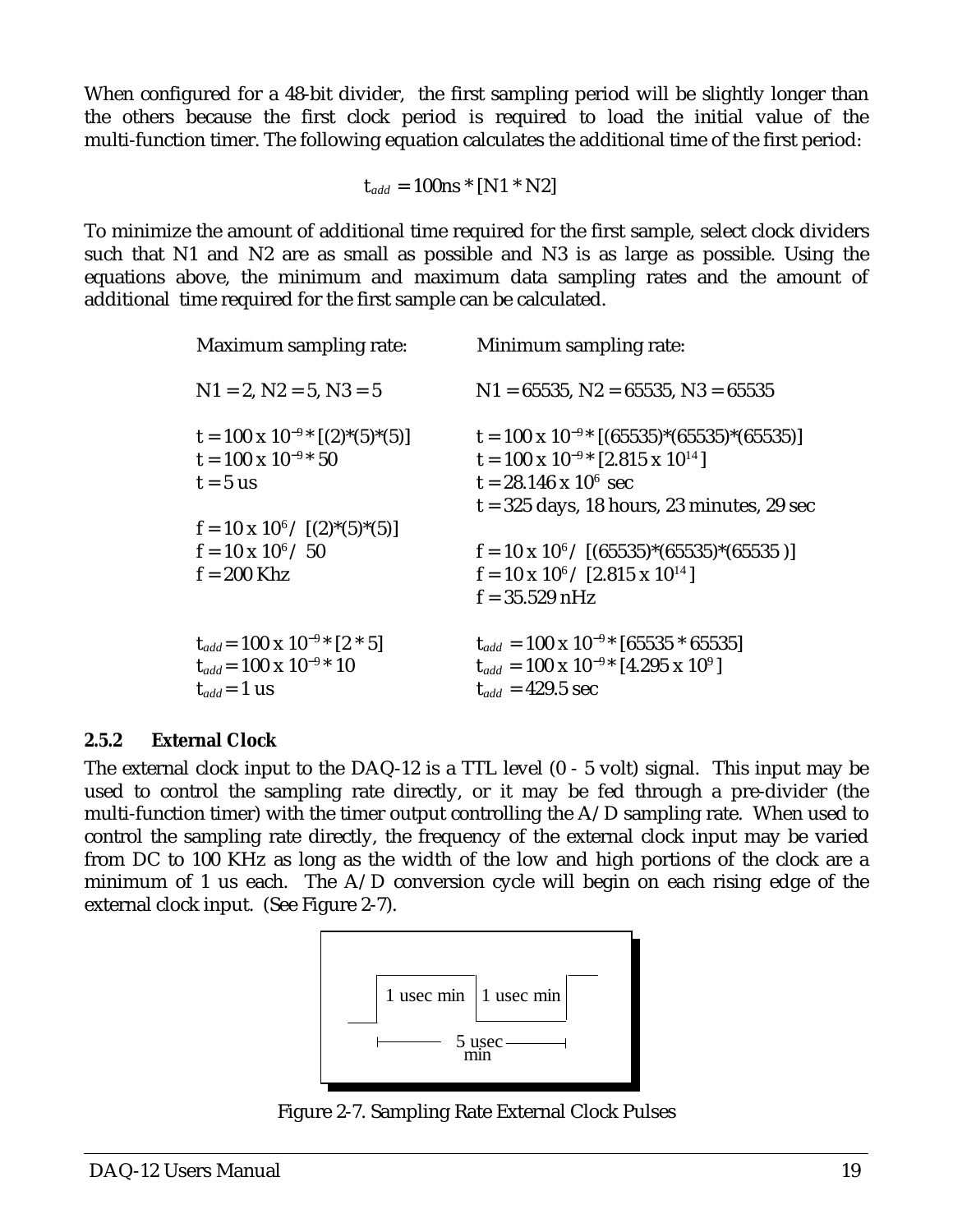When the multi-function timer is used as a pre-divider, the frequency of the external clock input may be varied from DC to 10 MHz as long as the high portion of the clock is at least 30ns and the low portion is at least 50ns. Except for the first period, the sampling rate of the DAQ-12 will be the external clock frequency divided by the count value written to the multi-function timer. Since one clock pulse is required to load the initial count value into the timer, the first sampling interval will be one clock cycle longer than the rest. The valid range of count values for the multi-function timer is  $2 <$  count  $< 65,535$  but the resulting sampling rate must be less than 200KHz to assure proper operation of the A/D converter circuitry. (See Figure 2-8).



Figure 2-8. Pre-Divider External Clock Pulses

#### **2.6 Trigger Selection**

The DAQ-12 is capable of accepting an internal software trigger or an external hardware trigger. The trigger selection and trigger level bits in the DAQ-12 control word register select the trigger source and level. Upon reset, the trigger selection and trigger level bits default to the internal software trigger. When the internal trigger is used, an output to the start-of-conversion register will trigger the DAQ-12 to begin sampling the input. For triggering off an external event, the DAQ-12 accepts a level sensitive, TTL compatible trigger input from the D-62 connector. The trigger level bit in the DAQ-12 control word register determines which TTL level is used to trigger the A/D converter to begin sampling.

When an internal clock source is used, a delay of not more than 225ns will occur between the trigger and the first data sample. When an external clock is used, the delay will be dependent on the frequency and duty cycle of the clock input. If these delays are unacceptable, the clock and trigger circuitry can be bypassed and a start of conversion pulse can be input directly into the A/D circuitry with a maximum delay of 25ns. If the user controls the start of conversion pulse directly, the sample will be taken on the low to high transition of the pulse, the pulse must have a duration of at least 5 us, and the duty cycle must be between 5 and 80 percent. Jumper J2, shown in Figure 2-9, configures start of conversion control.



J2 **Start of Conversion:** (\* indicates factory default)

DAQ-12 controlled: connect 1-2\* User controlled: connect 2-3

Figure 2-9. Jumper J2 Configuration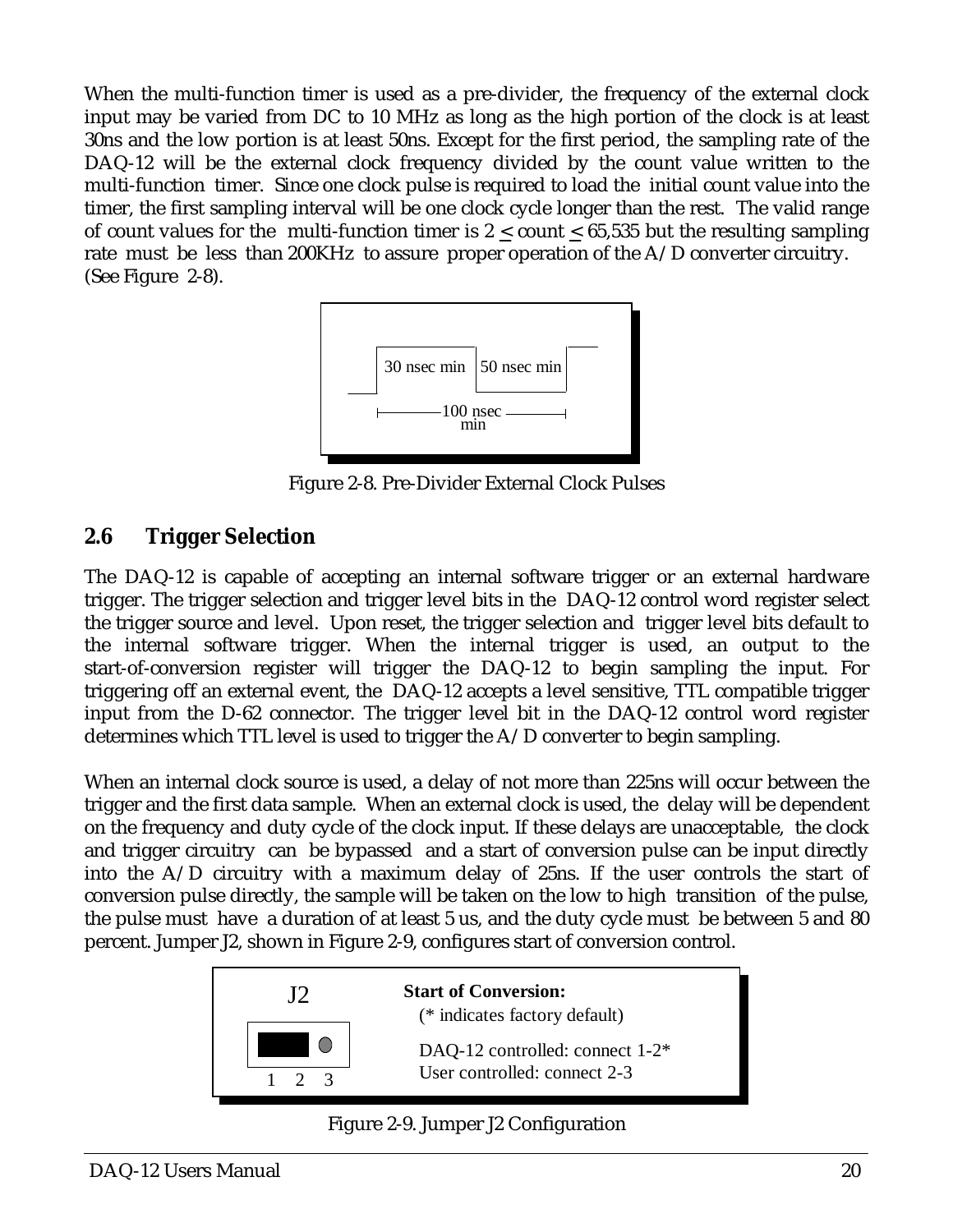#### **2.7 Direct Memory Access**

Direct Memory Access (DMA) transfers provide a way of transferring data from the DAQ-12's A/D converter into the personal computer's memory without using the Central Processing Unit (CPU). DMA capability enables other system software to be executed while data is being input from the DAQ-12.

The DAQ-12 actually implements two DMA channels. The advantage of having two DMA channels is that one channel can be transferring data while the second channel is being programmed. When the first channel is finished, the second channel will automatically take over and continue the data transfer. The first channel can then be re-programmed while the second channel is transferring data. In this way, the DAQ-12 can acquire data continuously until terminated by the user.

The DAQ-12 supports 16-bit DMA transfers on channels 5, 6, and 7. The DMA channel(s) are selected by jumpers J8 and J9 as shown in Figure 2-10.



Figure 2-10. Jumpers J8 and J9 Configuration

WARNING: To properly implement the DMA capability, the DRQ and DACK of each DMA channel must be jumpered to the same number, i.e. DRQ 5/DACK 5. If both DMA channels are to be used, each channel must be jumpered to a different number, i.e. channel 1 is jumpered to DRQ  $5$  /DACK  $5$  and channel 2 is jumpered to DRQ 7/DACK 7.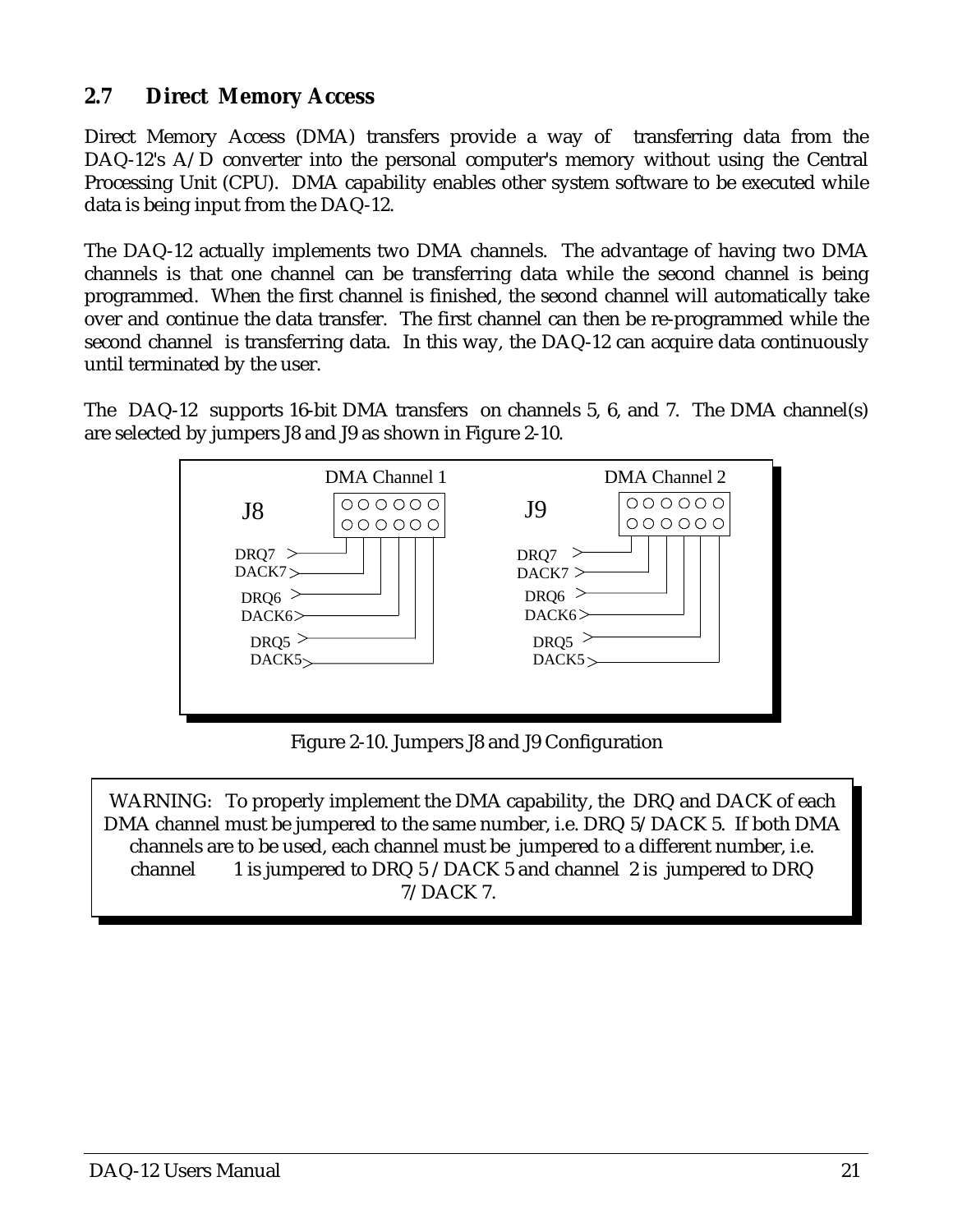#### **2.8 Interrupts**

The DAQ-12 is capable of generating an interrupt from one of four sources:

- 1. End of conversion signal
- 2. DMA terminal count
- 3. Multi-function timer output
- 4. External interrupt input

The interrupt source is software selected through the DAQ-12 control word register. The interrupt level is selected using the jumpers J10 and J11 as shown in Figure 2-11.



Figure 2-11. Jumpers J10 and J11 Configuration

#### **2.8.1 External Interrupt**

The external interrupt is a TTL compatible input from the D-62 connector. An interrupt request is generated on a high to low transition of this input.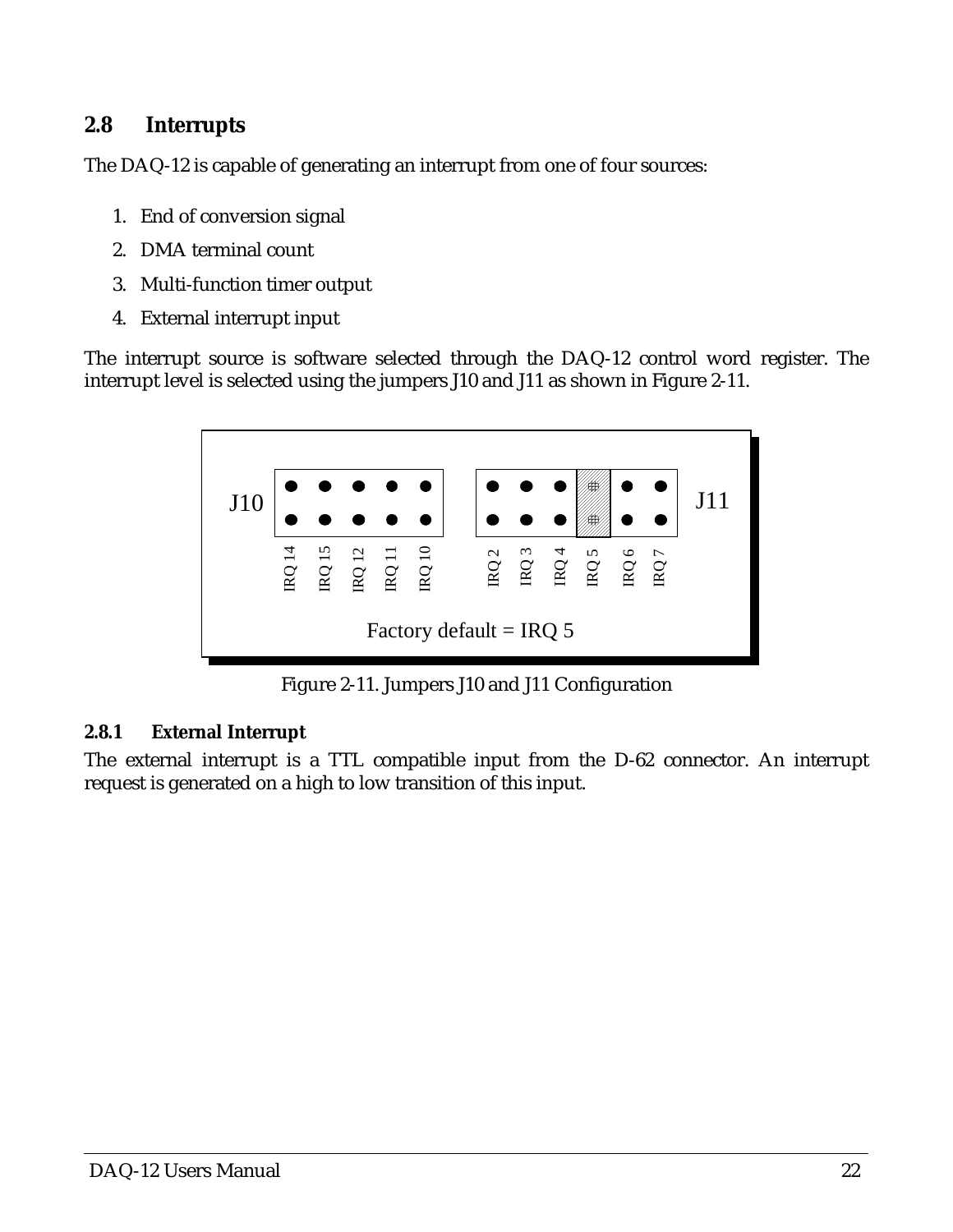<span id="page-22-0"></span>The DAQ-12 is equipped with a high density 62-pin connector as shown in Figure 3-1.



Figure 3-1. 62 Pin Connector Diagram

Analog Ground - 1, 3, 5, 7, 9, 11, 13, 44, 46, 48, 50, 52, 54 Digital Ground - 15, 17, 19, 21, 37, 39, 41, 56, 58, 60, 62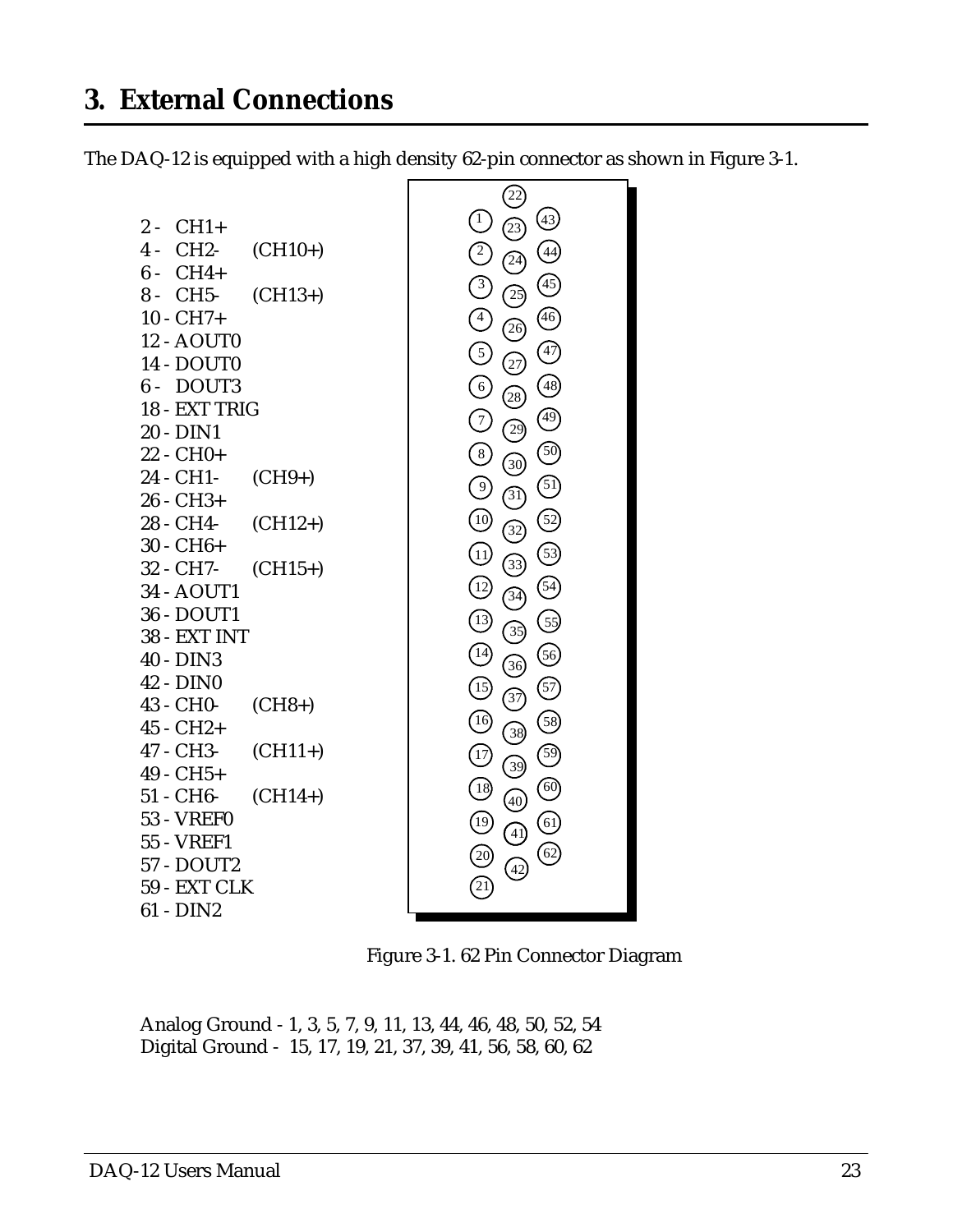CHx-, CHx+ : Analog inputs to the analog to digital converter. When using differential input mode, eight input channels are available (CH0+ to CH7+). When using single-ended inputs, 16 channels are available (CH0+ to CH15+). The first eight channels are input through the connections marked CH0+ to CH7+ and the second eight channels through CH0 to CH7-.

AOUT0, AOUT1: Analog outputs from the digital to analog converters. Polarity and maximum amplitude depend on the jumper settings and voltage references. Output resistance of the analog outputs is typically 70 ohms.

VREF0, VREF1: External voltage references for the digital to analog converters. Input range is 0 to 5.0 volts with a no-load input resistance of 7.5 Kohms typical.

EXT CLK, EXT TRG, EXT INT: External clock, trigger, and interrupt inputs respectively. Inputs are TTL compatible.

DOUT0, DOUT1, DOUT2, DOUT3: TTL compatible digital output lines.

DIN0, DIN1, DIN2, DIN3: TTL compatible input lines.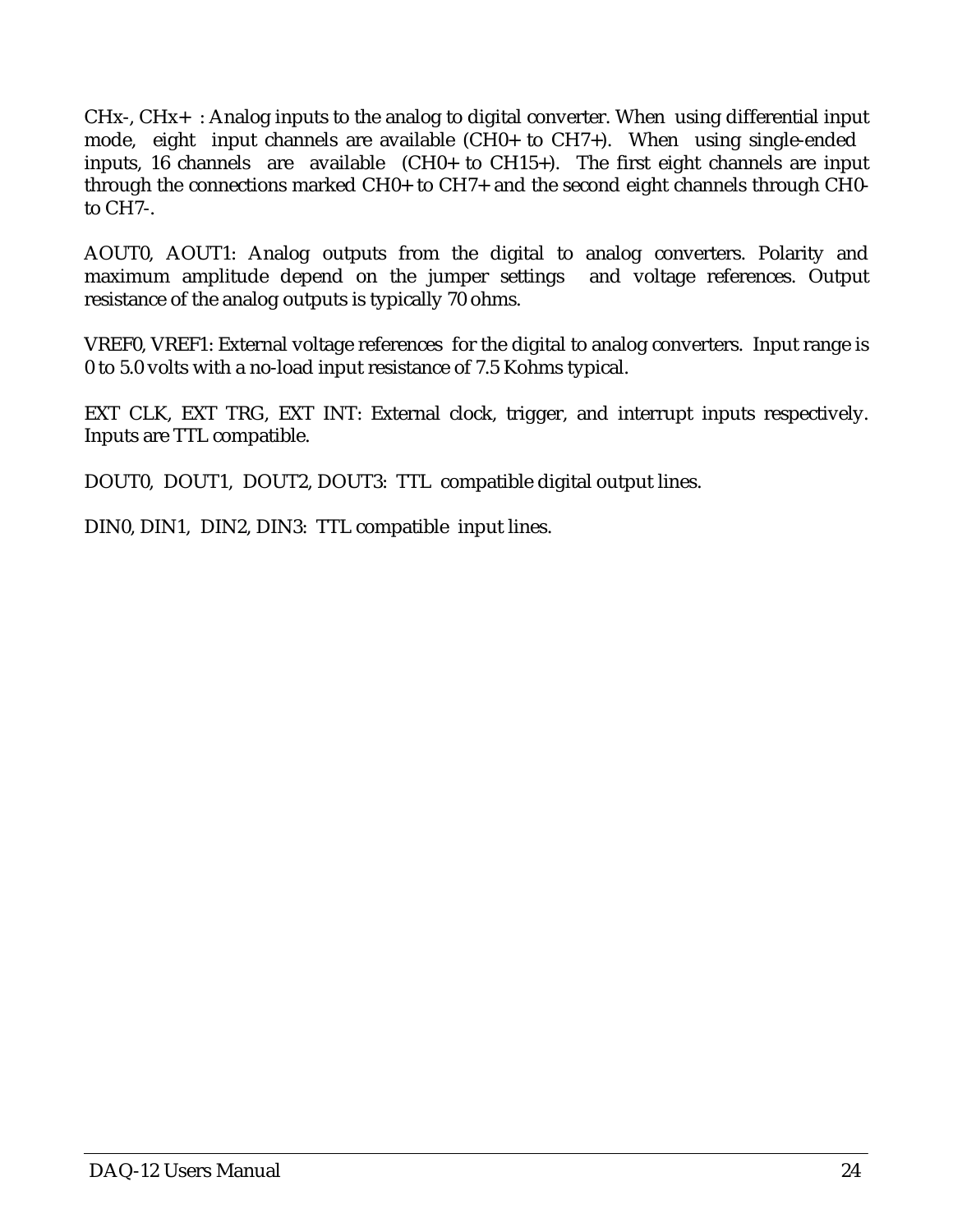# <span id="page-24-0"></span>**4. Register Description and Programming**

The DAQ-12 uses 16 consecutive I/O address locations in the range 0 to FFFFH. The card utilizes these addresses for the registers listed in Table 4-1. (\* indicates registers located in 8254 counter).

| Base $+0, 1$        | Read/Write 16-bit Control Word Register                                              |  |
|---------------------|--------------------------------------------------------------------------------------|--|
| $Base + 2, 3$       | Write only 16-bit Start Conversion Register<br>Read only<br>16-bit A/D Data Register |  |
| Base $+4, 5$        | 16-bit D/A Channel 0 Register<br>Write only                                          |  |
| Base $+6, 7$        | Write only $16$ -bit D/A Channel 1 Register                                          |  |
| $Base + 8$          | Read/Write 8-bit Digital Input/Output Register                                       |  |
| Base 9              | Read/Write 8-bit Gain Control Register                                               |  |
| Base A, B           | Reserved                                                                             |  |
| Base + $C^*$        | Read/Write 8-bit Clock Rate Register (low)                                           |  |
| $Base + D^*$        | Read/Write 8-bit Clock Rate Register (high)                                          |  |
| Base E <sup>*</sup> | Read/Write 8-bit Multi-function Timer Register                                       |  |
| Base $F^*$          | Read/Write 8-bit 8254 Control Word/Status Register                                   |  |

Table 4-1. DAQ-12 Address Map

#### **4.1 Register Description**

#### **4.1.1 Control Word Register**

The control word register defines and controls many of the DAQ-12'S data conversion functions. This register is 16-bit read/write.

|                 | Write            | Read             |                | Write             | Read              |
|-----------------|------------------|------------------|----------------|-------------------|-------------------|
| D <sub>15</sub> | INT <sub>2</sub> | INT <sub>2</sub> | D7             | <b>RUN</b>        | <b>RUN</b>        |
| D <sub>14</sub> | <b>INT1</b>      | INT <sub>1</sub> | D <sub>6</sub> | $\boldsymbol{0}$  | <b>EOC</b>        |
| D <sub>13</sub> | <b>INTO</b>      | <b>INTO</b>      | D <sub>5</sub> | $\bf{0}$          | VALID             |
| D12             | <b>DMAEN</b>     | <b>DMAEN</b>     | D4             | <b>DMASL</b>      | <b>DMASL</b>      |
| D11             | <b>DMACT</b>     | <b>DMACH</b>     | D <sub>3</sub> | CHSL <sub>3</sub> | CHSL <sub>3</sub> |
| D10             | <b>LEVEL</b>     | <b>LEVEL</b>     | D2             | CHSL <sub>2</sub> | CHSL <sub>2</sub> |
| D <sub>9</sub>  | <b>TRIG</b>      | <b>TRIG</b>      | D1             | CHSL1             | CHSL1             |
| D8              | CLK              | CLK              | D0             | <b>CHSL0</b>      | <b>CHSL0</b>      |
|                 |                  |                  |                |                   |                   |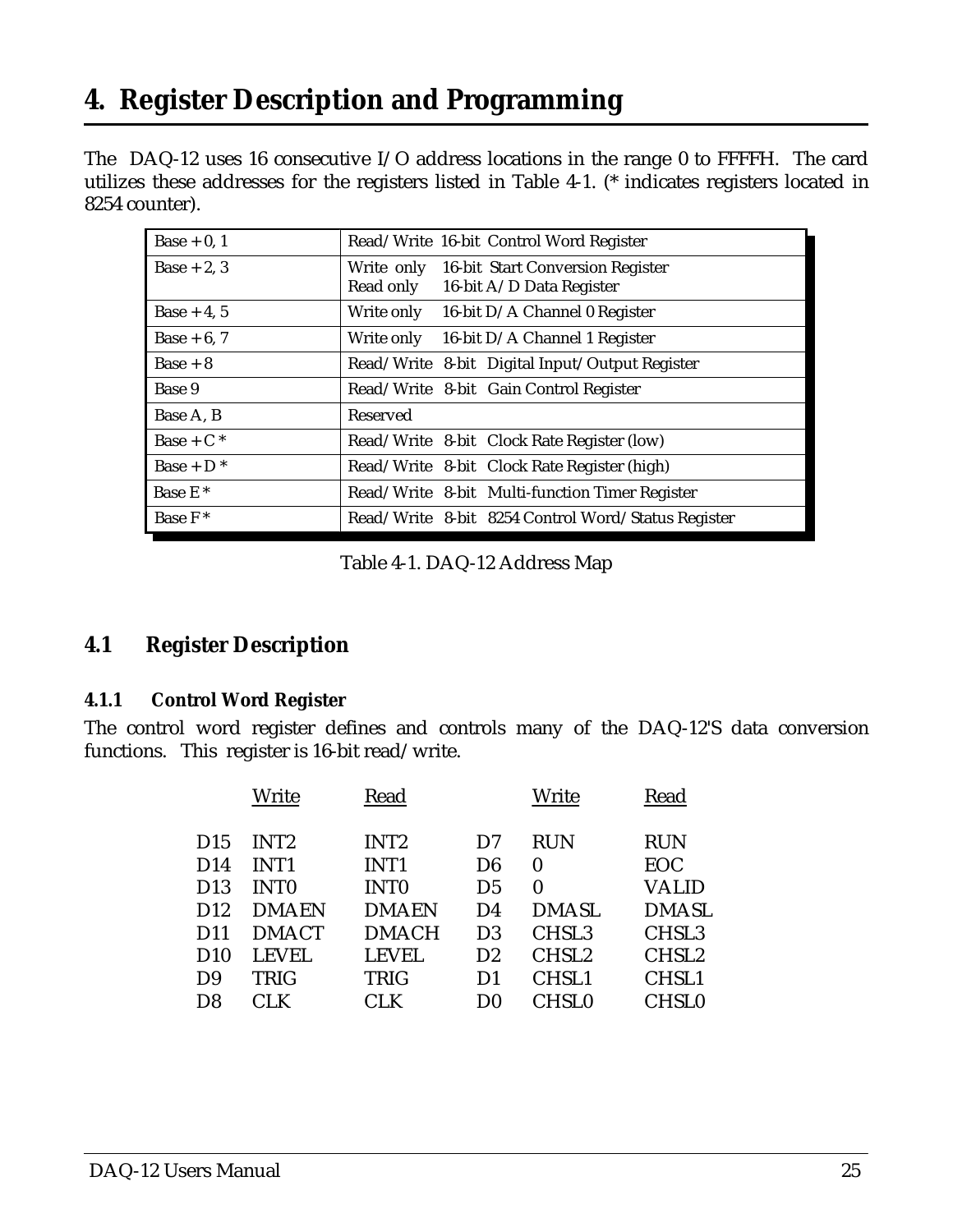|  |  |  | INT2, INT1 and INT0 control the DAQ-12 interrupt source. |  |
|--|--|--|----------------------------------------------------------|--|
|  |  |  |                                                          |  |

|  | <b>DESCRIPTION</b>             |
|--|--------------------------------|
|  | Interrupt disabled             |
|  | Interrupt timer 2              |
|  | Interrupt on terminal count    |
|  | <b>External interrupt</b>      |
|  | Interrupt on end of conversion |
|  |                                |

DMAEN - enables / disables DMA. When set, logic 1, DMA transfers are enabled.

DMACT - enables the multi-channel DMA capability of the DAQ-12. When set, logic 1, a terminal count on the active DMA channel causes DMA transfers to begin on the "stand-by" channel. When cleared, logic 0, DMA transfers halt when the terminal count is reached on the active channel.

DMACH - indicates which of the DAQ-12'S DMA channels is currently active to transfer data. Logic 0 indicates DMA channel 0, logic 1 indicates DMA channel 1.

DMASL - When using differential input mode, eight input channels are available (CH0+ through CH7+). When using single-ended inputs, 16 channels are available (CH0+ through CH15+). The first eight channels are input through the connections marked CH0+ through CH7+ and the second eight channels through CH0- through CH7-.

LEVEL - selects the edge of the external trigger input. When set, logic 1, A/D conversions will begin on the falling edge of the external trigger input. When cleared, logic 0, conversions will begin on the rising edge of the external trigger. IMPORTANT: LEVEL must be logic 0 when internal triggering is used.

TRIG - selects between internal and external triggers. When set, logic 1, the external trigger is selected.

CLK - selects between internal and external clock sources. When set, logic 1, the external clock source is selected.

RUN - when set, logic 1, the  $A/D$  converter is placed in the 'run' mode and will begin converting data when a trigger is received. RUN may be cleared at any time by writing a "0" to it. When using DMA transfers, RUN is automatically cleared when a terminal count is received with DMACT set to "0".

EOC - when set, indicates an end of conversion has taken place and the data is available in the A/D converter data register.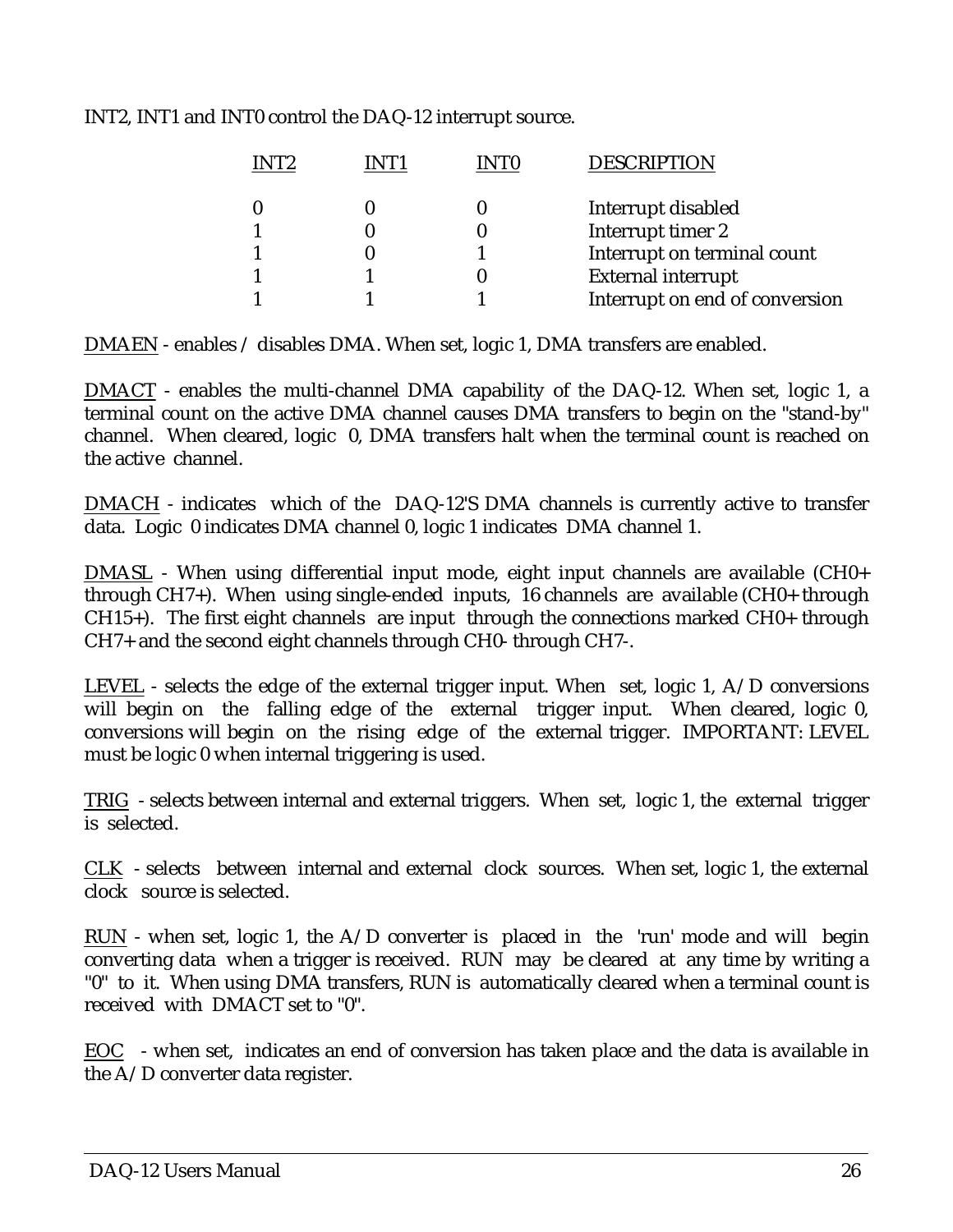VALID - when set, logic 1, indicates at least one data sample was lost because it was read by the personal computer before the next sample was converted. Data was lost because the sampling rate was too fast for the computer to acquire the data. VALID is reset by writing to the start conversion register.

CHSL2, CHSL1, CHSL0 - select the multiplexer channel for the analog input signal. (\* denotes only available in single ended input mode).

| CHSL3 | CHSL2 | CHSL1 | CHSL0 | <b>MUX</b> channel |
|-------|-------|-------|-------|--------------------|
|       |       |       |       |                    |
|       |       |       |       | channel 0          |
|       |       |       |       | channel 1          |
|       |       |       |       | channel 2          |
|       |       |       |       | channel 3          |
|       |       |       |       | channel 4          |
|       |       |       |       | channel 5          |
|       |       |       |       | channel 6          |
|       |       |       |       | channel 7          |
|       |       |       |       | channel 8*         |
|       |       |       |       | channel 9*         |
|       |       |       |       | channel 10*        |
|       |       |       |       | channel 11*        |
|       |       |       |       | channel 12*        |
|       |       |       |       | channel 13*        |
|       |       |       |       | channel 14*        |
|       |       |       |       | channel 15*        |

#### **4.1.2 Start of Conversion Register**

The start of conversion register is 16-bit write only and performs two functions:

- 1. When configured for internal triggering, writing a "0" to this register generates the software trigger, starting the data conversion process.
- 2. Writing a "0" to this register at any time resets the VALID bit in the control word register. This allows the VALID bit to be reset at any time during the conversion process or before the event of an external trigger.

#### **4.1.3 A/D Converter Data Register**

An input to this register returns the last digital value converted by the A/D converter. This register is 16-bit read only.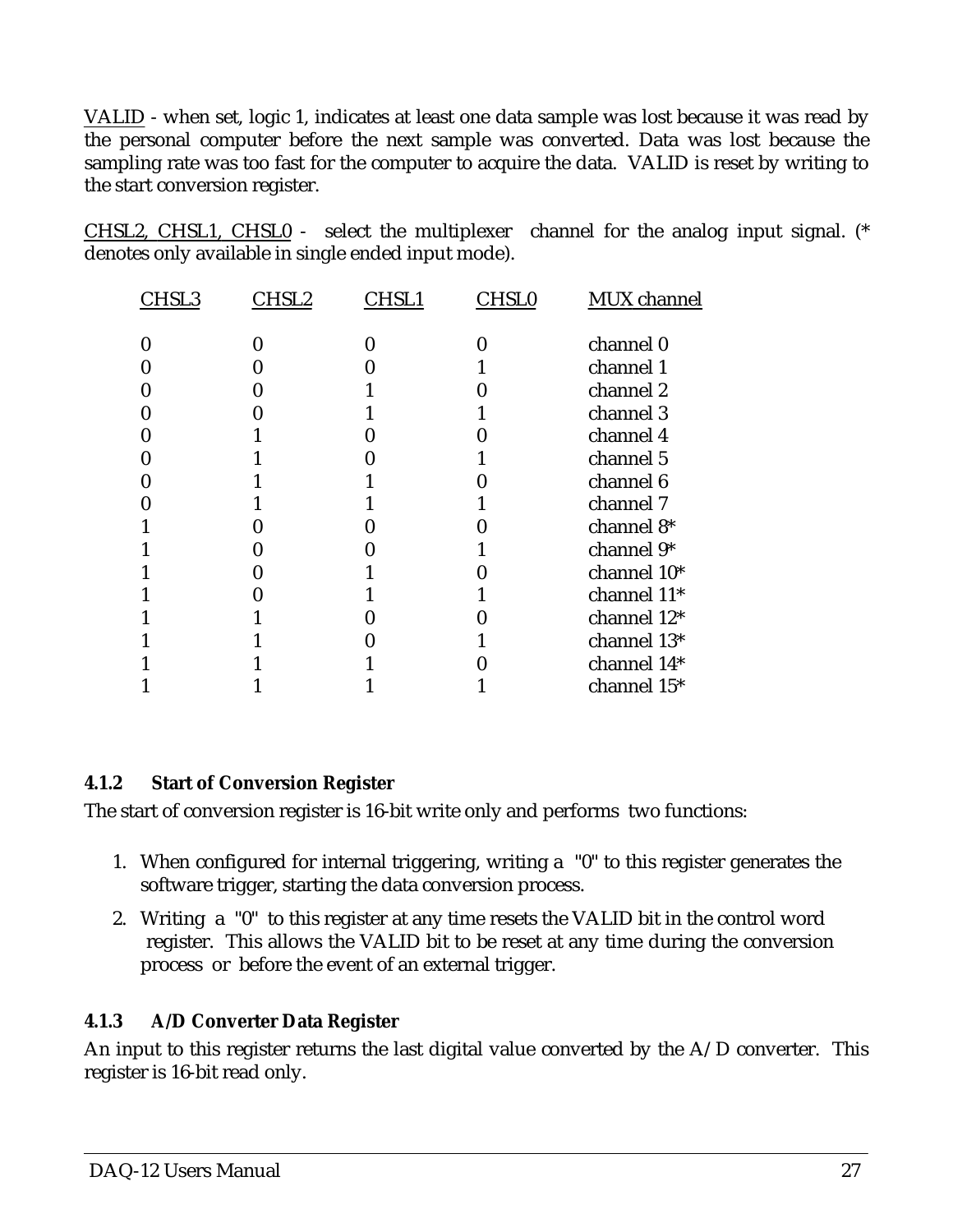#### **4.1.4 D/A Converter 0 Register**

An output to this register causes the lower twelve bits of data to be converted to an analog output on D/A converter channel 0. The four most significant bits of data are ignored. This register is 16-bit write only.

#### **4.1.5 D/A Converter 1 Register**

An output to this register causes the lower twelve bits of data to be converted to an analog output on D/A converter channel 1. The four most significant bits of data are ignored. This register is 16-bit write only.

The remaining four registers are contained in an 8254 counter/timer.

#### **4.1.6 Clock Rate Register (low word)**

The low word of the clock divider is contained in counter 0 of an 8254 counter/timer. The output of this counter is cascaded into the input of counter 1 to produce a 32-bit timer. Mode 2 must be selected for counter 0 with a minimum count of 2. This register is 8-bit read/write.

#### **4.1.7 Clock Rate Register (high word)**

The high word of the clock divider is contained in counter 1 of the 8254 counter/timer. Mode 2 must be selected for counter 1 with a minimum count of 2. This register is 8-bit read/write.

#### **4.1.8 Multi-Function Timer Register**

The multi-function timer is implemented using counter 2 of the 8254 counter/timer. Mode 2 must be selected for this timer with a minimum count of 2. This register is 8-bit read/write.

#### **4.1.9 8254 Control Word/Status Register**

This register is used to program the mode and report the status of the 8254 counter/timer. This register is 8-bit read/write.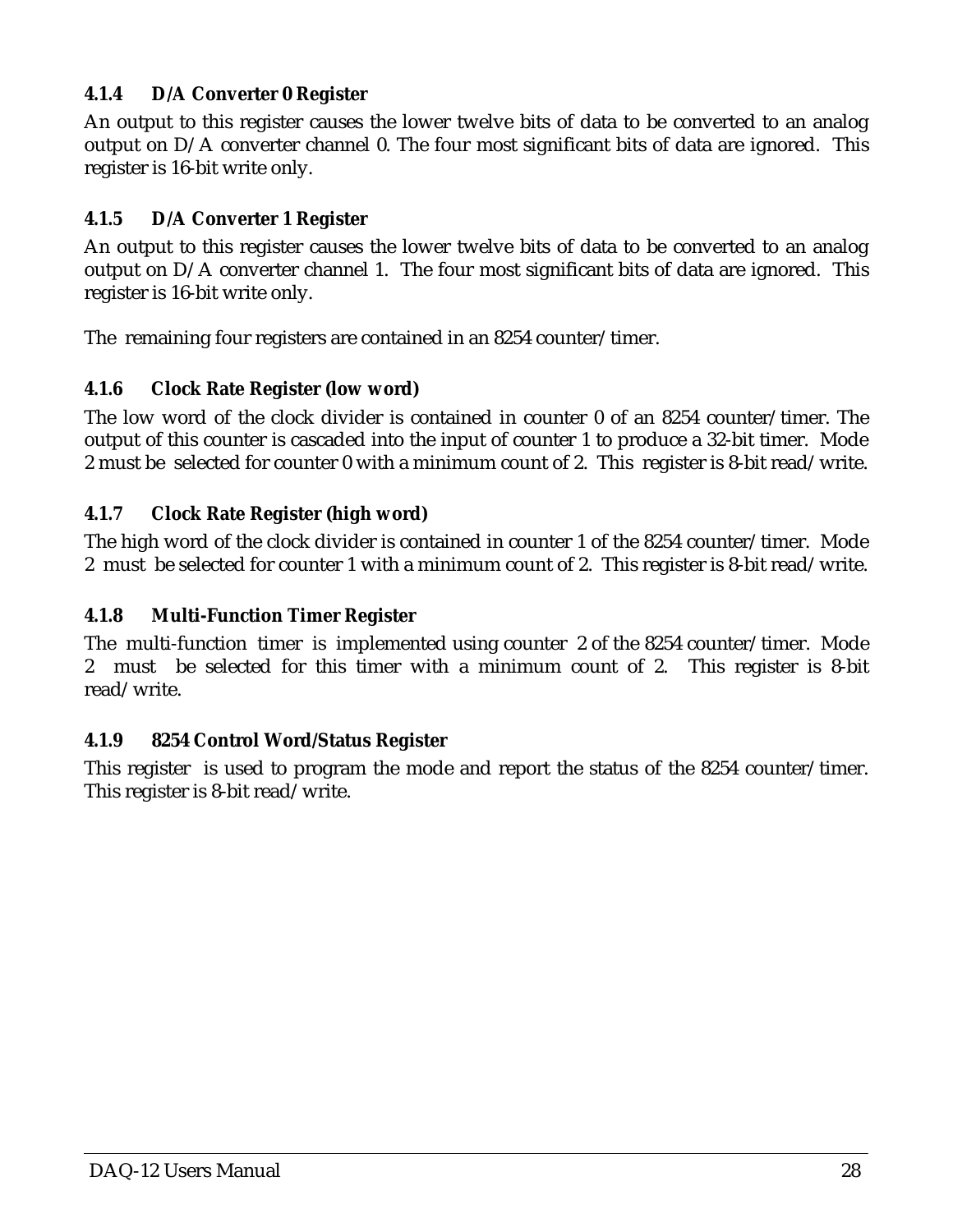#### **4.2 Programming the 8254 Counter/Timer**

This section provides programming information for the 8254 counter/timer as implemented on the DAQ-12. For more details on the 8254, consult the Intel Micro-processor and Peripheral Handbook.

To program any of the counters contained in the 8254 counter/timer, three steps are required:

- 1. Write the configuration byte to the 8254 mode select/status register. This byte sets the operating mode of the selected counter.
- 2. Write the least significant byte of the count value to the selected counter register.
- 3. Write the most significant byte of the count value to the selected counter register.

The following examples illustrate the programming sequence for each of the counters in the 8254. The variable 'base\_address' is the base address of the DAQ-12 as defined by the address selection switches.

Counter 0 - Clock rate register (low word)

| operating mode:<br>minimum count value:<br>configuration byte: $0/0/1/1/0/1/0$ / 0 = 34H | $\boldsymbol{2}$<br>$\boldsymbol{2}$ |  |                                                                                                              |
|------------------------------------------------------------------------------------------|--------------------------------------|--|--------------------------------------------------------------------------------------------------------------|
| Example:                                                                                 |                                      |  | Program the value 2675H into the low word of the clock rate register.                                        |
|                                                                                          |                                      |  | output $34H$ to base_address + 0FH<br>output 75H to base_address + 0CH<br>output $26H$ to base_address + 0CH |
| Example:                                                                                 |                                      |  | Program the value 0008H into the low word of the clock rate register.                                        |
|                                                                                          |                                      |  | output $34H$ to base_address + 0FH<br>output 08H to base_address + 0CH<br>output $00H$ to base_address + 0CH |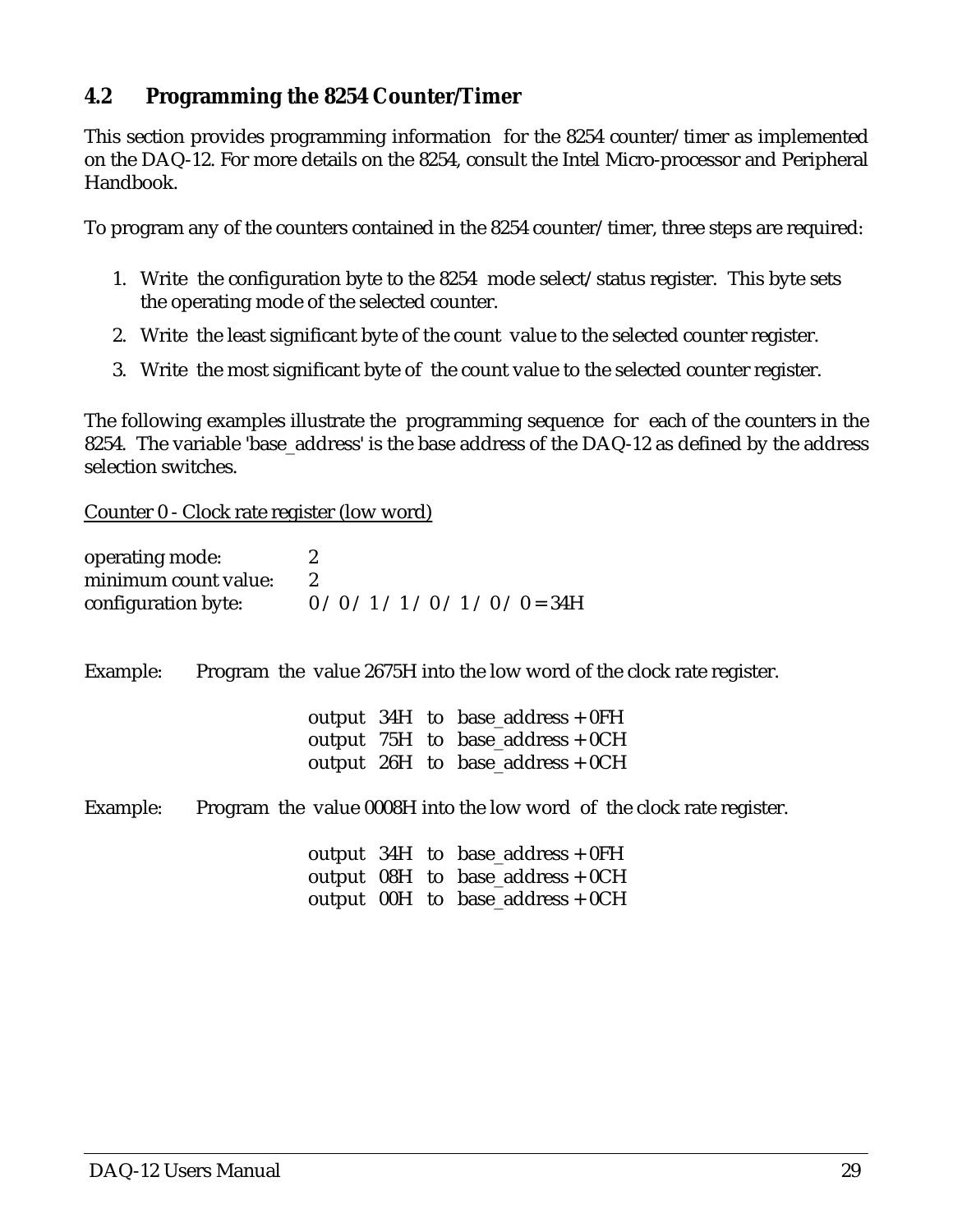Counter 1 - Clock rate register (high word)

| operating mode:<br>minimum count value:   | $\boldsymbol{2}$<br>$\boldsymbol{2}$<br>configuration byte: $0/1/1/1/0/1/0/0 = 74H$ |
|-------------------------------------------|-------------------------------------------------------------------------------------|
| Example:                                  | Program the value 13A4H into the high word of the clock rate register.              |
|                                           | output $74H$ to base_address + 0FH                                                  |
|                                           | output A4H to base_address $+$ 0DH                                                  |
|                                           | output $13H$ to base_address + 0DH                                                  |
| Example:                                  | Program the value FFFFH into the high word of the clock rate register.              |
|                                           | output 74H to base_address $+0FH$                                                   |
|                                           | output FFH to base_address + 0DH                                                    |
|                                           | output FFH to base_address + 0DH                                                    |
| Counter 2 - Multi-function timer register |                                                                                     |
| operating mode:                           | $\boldsymbol{2}$                                                                    |
| minimum count value:                      | $\boldsymbol{2}$                                                                    |
|                                           | configuration byte: $1/0/1/1/0/1/0$ / 0 = B4H                                       |

Example: Program the value 000AH into the multi-function timer register.

| output B4H to base_address $+ 0FH$   |
|--------------------------------------|
| output $0AH$ to base_address + $0EH$ |
| output $00H$ to base_address + $0EH$ |

Example: Program the value 0100H into the multi-function timer register.

 output B4H to base\_address + 0FH output 00H to base\_address + 0EH output 01H to base\_address + 0EH